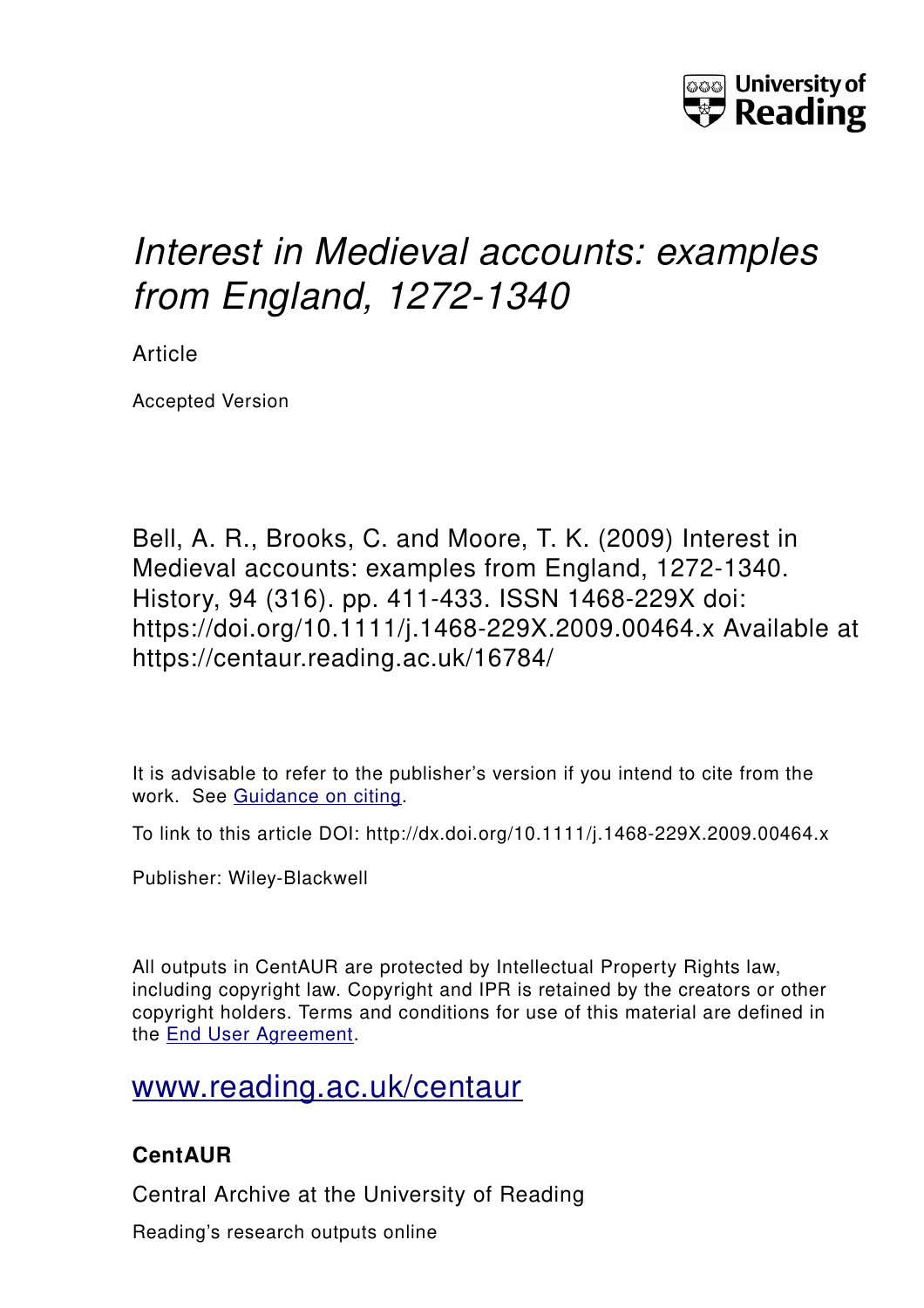**This is the authors' accepted manuscript of an article published in** *History***. The definitive version is available at www3.interscience.wiley.com**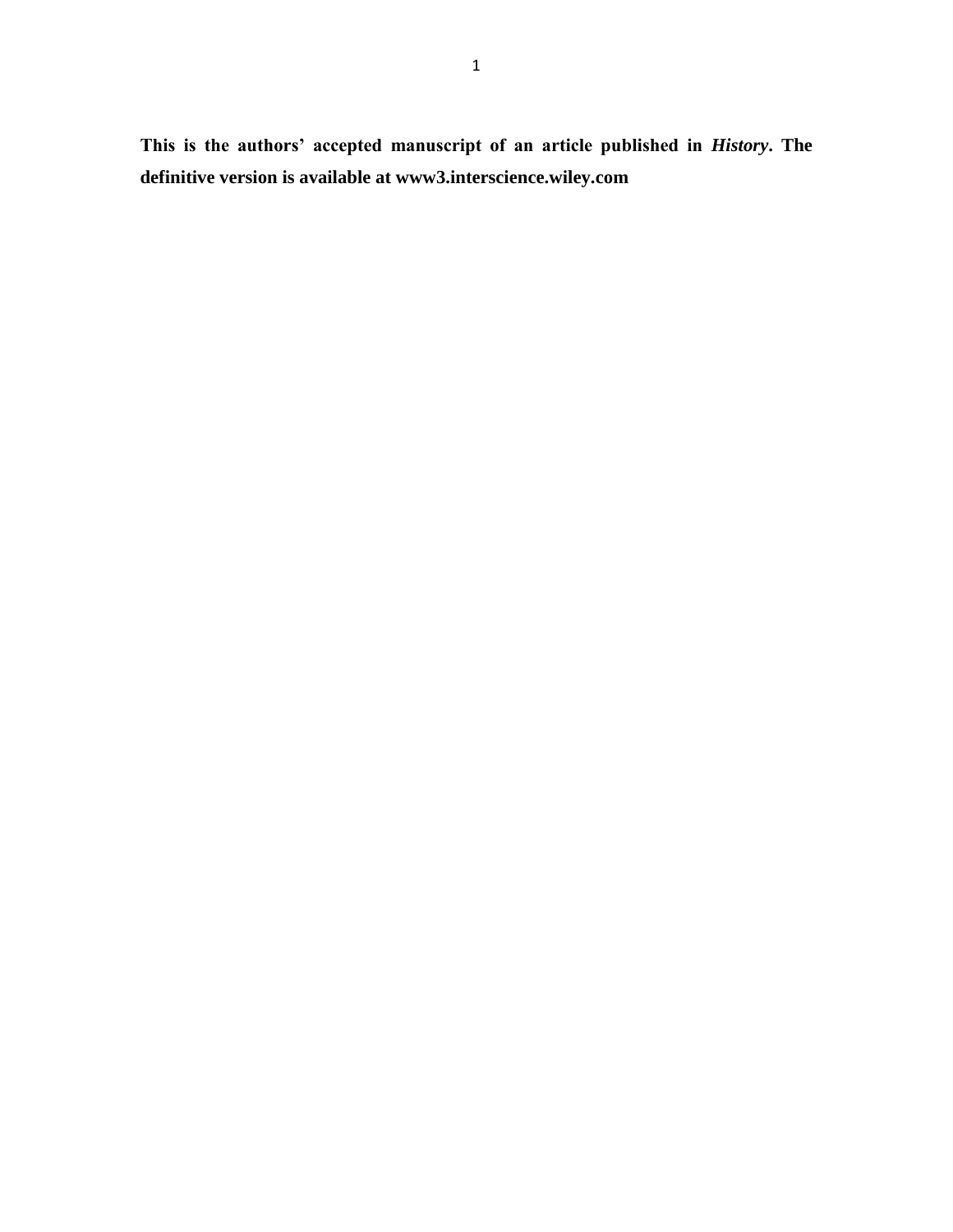#### **Interest in Medieval Accounts: Examples from England, 1272-1340**

#### **A. R. Bell, C. Brooks and T. K. Moore**

#### *ICMA Centre, Henley Business School, University of Reading*

This article is an output from the ESRC-funded research project 'Credit Finance in the Middle Ages: loans to the English crown, 1272-1340' (RES-062-23-0733). The authors would like to thank Charles Sutcliffe and the reviewers for their comments on an earlier draft of this article.

Note on currencies: the £ symbol refers to English pounds sterling while *livres parisis* and *livres tournois* were currencies circulating in France. Each pound or *livre* contained twenty shillings, each of twelve pence. The mark was a unit of account, comprising 13s 4d or exactly two-thirds of one pound.

#### **Abstract**

The charging of interest for borrowing money, and the level at which it is charged, is of fundamental importance to the economy. Unfortunately, the study of the interest rates charged in the middle ages has been hampered by the diversity of terms and methods used by historians. This article seeks to establish a standardised methodology to calculate interest rates from historical sources. Hopefully, this will provide a firmer foundation for comparisons between regions and periods. It should also contribute towards the recent historical revision regarding medieval economic and financial development. The article is illustrated with case studies drawn from the credit arrangements of the English kings between 1272 and c.1340, and argues that changes in interest rates reflect contemporary perceptions of the credit worthiness of the English Crown.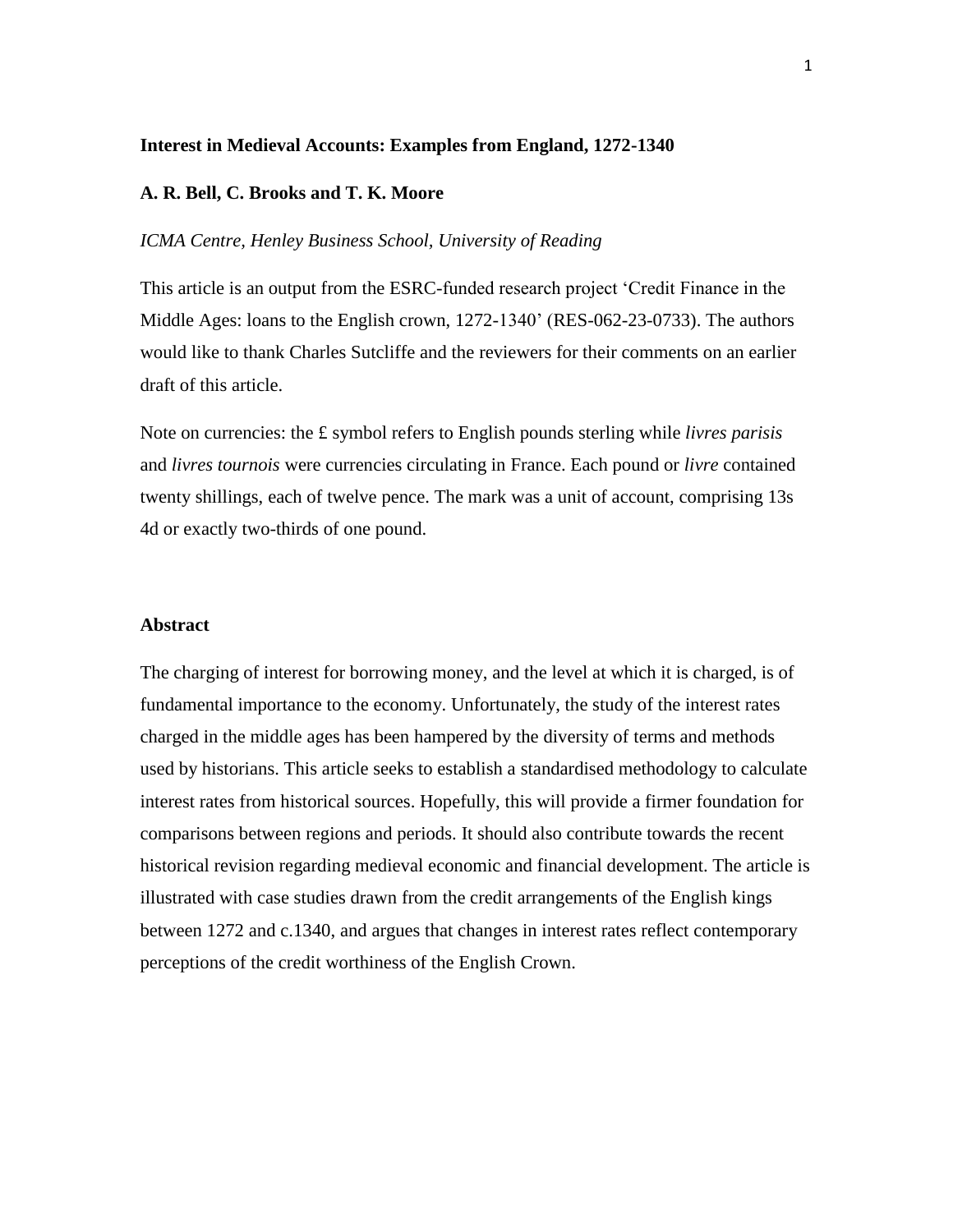The following article draws on research looking at the financial relationship between English kings and Italian merchant societies between 1272 and c.1340, focusing on loans advanced to the English crown. This is the medieval equivalent of modern sovereign debt or government borrowing, which has been the subject of extensive research in economic and financial academia.<sup>1</sup> In particular, economists have sought to develop reputational models of sovereign debt, according to which a government's access to credit and the interest rates charged for that credit depend on the perception of the reliability of that government. This is linked to an important debate over the reasons for the historical changes in the rates of interest charged to different governments at different times; most notably concerning the apparent decline in the rates charged to the English government after the 'Glorious Revolution' of 1688. In a seminal article, Douglass North and Barry Weingast argued that the new constitutional structure adopted after 1688, i.e. the replacement of a personal monarchy by a parliamentary monarchy, improved the credibility of the English government's commitment to repay its debts.<sup>2</sup> This model has since been applied to medieval Europe by Stephan Epstein and David Stasavage, with particular focus on whether city-states had better 'credible commitment' and thus could secure credit at lower rates of interest than monarchies/principalities.<sup>3</sup> In order to test the applicability of these models to the relationship between the three Edwards and their Italian creditors, it was first necessary to gather accurate data on the interest rates charged to the English kings. A preliminary survey of the range of interest rates cited in the secondary literature, however, revealed serious problems with the methodologies used by historians when calculating interest rates.

In addition to the specific question of government borrowing, interest rates also have a wider importance to the economy. In modern times, ready access to credit has enabled property ownership, a high standard of living and large governmental expenditure, while the manipulation of base interest rates by governments or central banks is used as a macroeconomic tool. The medieval world, by contrast, is popularly seen as a period of limited economic and financial development, where credit was scarce and interest rates were high.<sup>4</sup> In part, this has been explained in terms of the usury prohibition against charging interest on loans of money.<sup>5</sup> As a result, any loan would be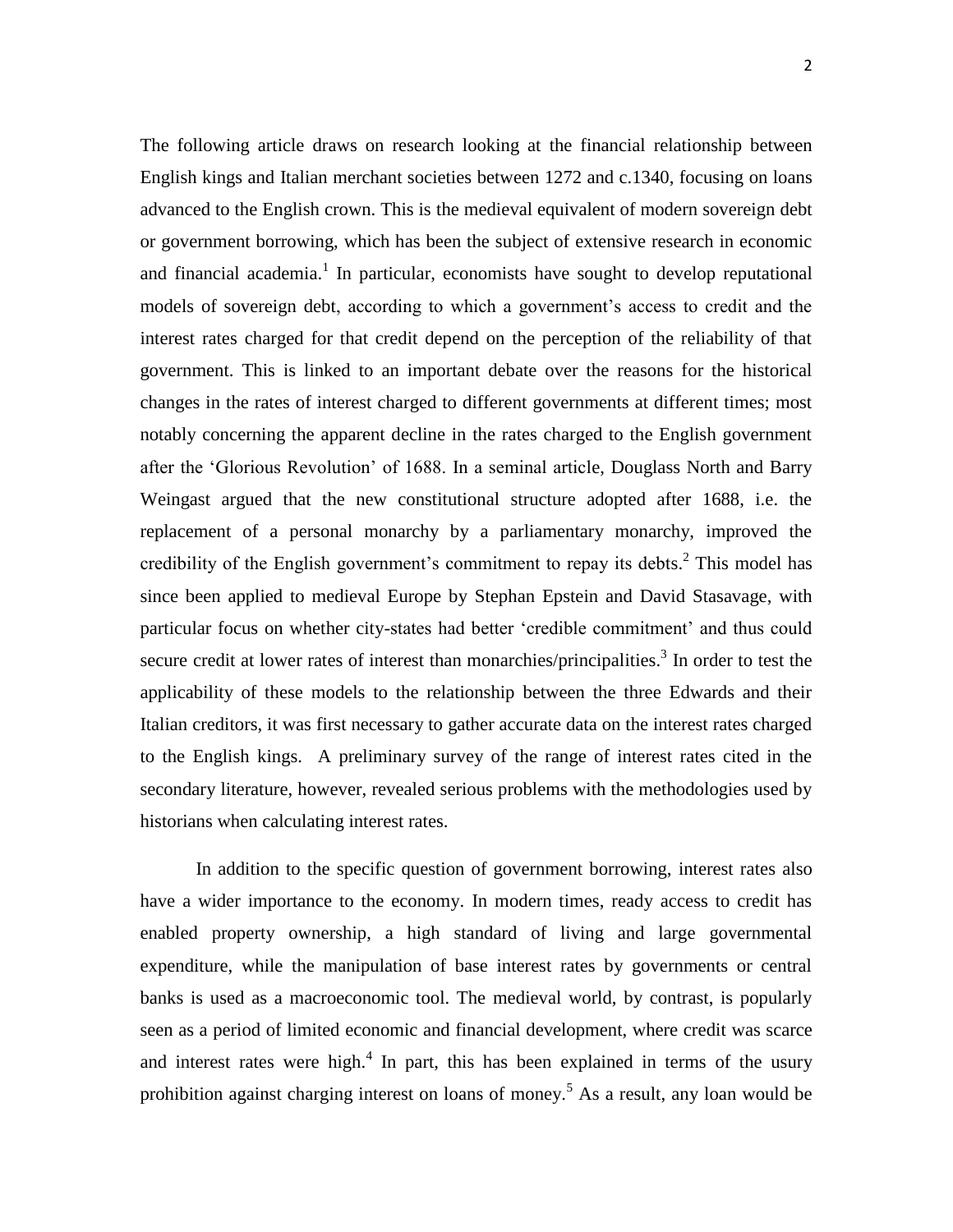expensive to repay, thus having a negative knock on effect on the viability of business activity and placing indebted governments, nobles and religious institutions under pressure. According to economic theory, such a block on investment should have reduced economic growth. Today, most medieval historians would not recognise this depiction, as recent work has revised this pessimistic picture of the medieval economy considerably, identifying evidence of financial innovation and widespread access to credit.<sup>6</sup> A better understanding of the rates of interest actually charged in the middle ages therefore has the potential to contribute greatly to our knowledge of medieval financial and economic development, so long as those interest rates are accurately calculated.

Unfortunately, as mentioned above, the treatment of interest rates in the historiography is uneven. It seems that a combination of poor historical practice and a misunderstanding of how to calculate an interest rate, compounded by a lack of consistency in the methods and terminology used by historians, has led to the development of a number of misconceptions on the rates of interest prevalent during the middle ages. Furthermore, the analysis of medieval interest rates has not always been approached in a sufficiently nuanced way. Modern economic theory posits that the interest rates charged are, to a certain extent, dependent upon individual circumstance. Thus, a long term loan with collateral will be subject to a lower interest rate than unsecured borrowings. The context of any loan must therefore be taken into account when assessing the significance of the associated interest rate. This is especially important when constructing long-term indices of interest rates and when making comparisons between the rates charged to different types of government and across historical periods. This article will establish a method of calculating annual rates of interest in order to develop a standard term for future discussion, in the hope that a better understanding of some of the interest rates actually charged in medieval England will contribute to the recent revision of medieval financial practice and economic development. Although it will concentrate on examples drawn from mercantile loans advanced to the English crown in the later thirteenth and early fourteenth centuries, the method of calculating interest rates described in this article is equally applicable to all subject-areas and periods of history.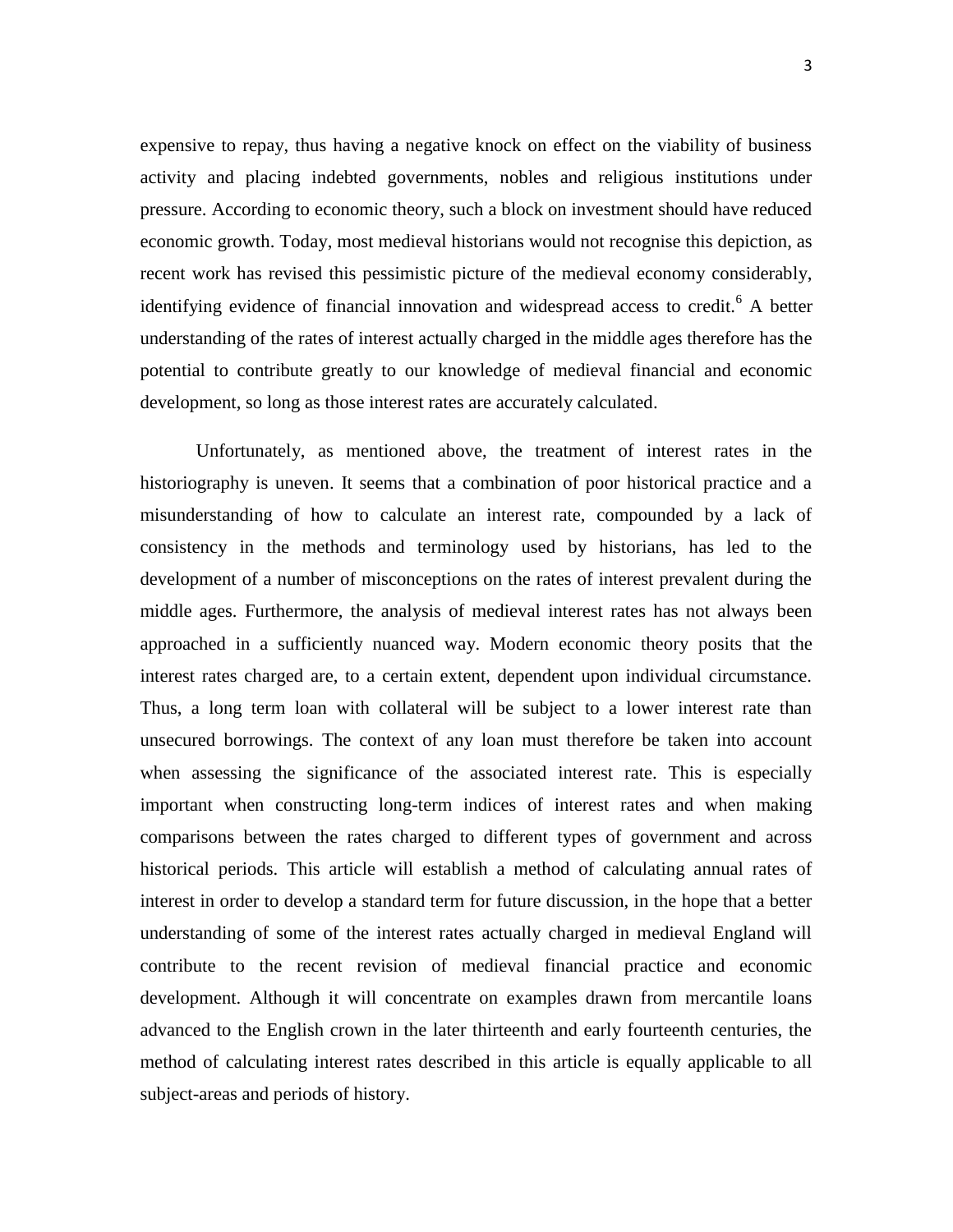I

Perhaps surprisingly, there has been relatively little historical work on calculating the actual interest rates charged in practice. The standard work of reference is Sidney Homer's *History of Interest Rates*, first published in 1963. This was reissued in a revised fourth edition in 2005 (now edited by Richard Sylla), but the text and references of the section on late medieval interest rates are unchanged from the first edition, published in 1963.<sup>7</sup> However, the bulk of Homer and Sylla's work is concerned with modern finance and they state that their examples from the ancient and medieval periods are 'scraps and oddities' included 'to limber up the imagination and widen the perspective' and therefore should not be taken as directly comparable with modern data.<sup>8</sup> Historians, however, have not always been so circumspect in their use of these figures. For instance, three of the four interest rates quoted in Diana Wood's recent textbook on *Medieval Economic Thought* (published in 2002) are cited directly from Homer. Moreover, Wood concentrates on the highest interest rates (the average of those she mentions is 60% *per annum*).<sup>9</sup> A third source for medieval interest rates is the dataset of interest rates from the thirteenth through to the eighteenth century compiled by Stephan Epstein.<sup>10</sup>

The major problem with the treatment of medieval interest rates in the works mentioned above is that all of the examples that they cite are taken from secondary sources, including a large number drawn from the chapter on public credit in the third volume of the *Cambridge Economic History of Europe*, written by Edmund and Michael Fryde, published in 1953. Moreover, Fryde and Fryde's examples themselves are mostly derived from other secondary works.<sup>11</sup> As a result, many of the interest rates quoted stand at two or three removes from the original sources. This can make it difficult to trace the evidence for the stated interest rates, which proves to be of varying degrees of reliability. For example, Homer's citation of the interest rate of 80% *per annum* charged to Duke Frederick of Austria (and then quoted again by Wood) is taken from an un-referenced statement made in passing by the famed economist Joseph Schumpeter in his work on business cycles.<sup>12</sup> For these reasons, it is vital to return to the original sources and,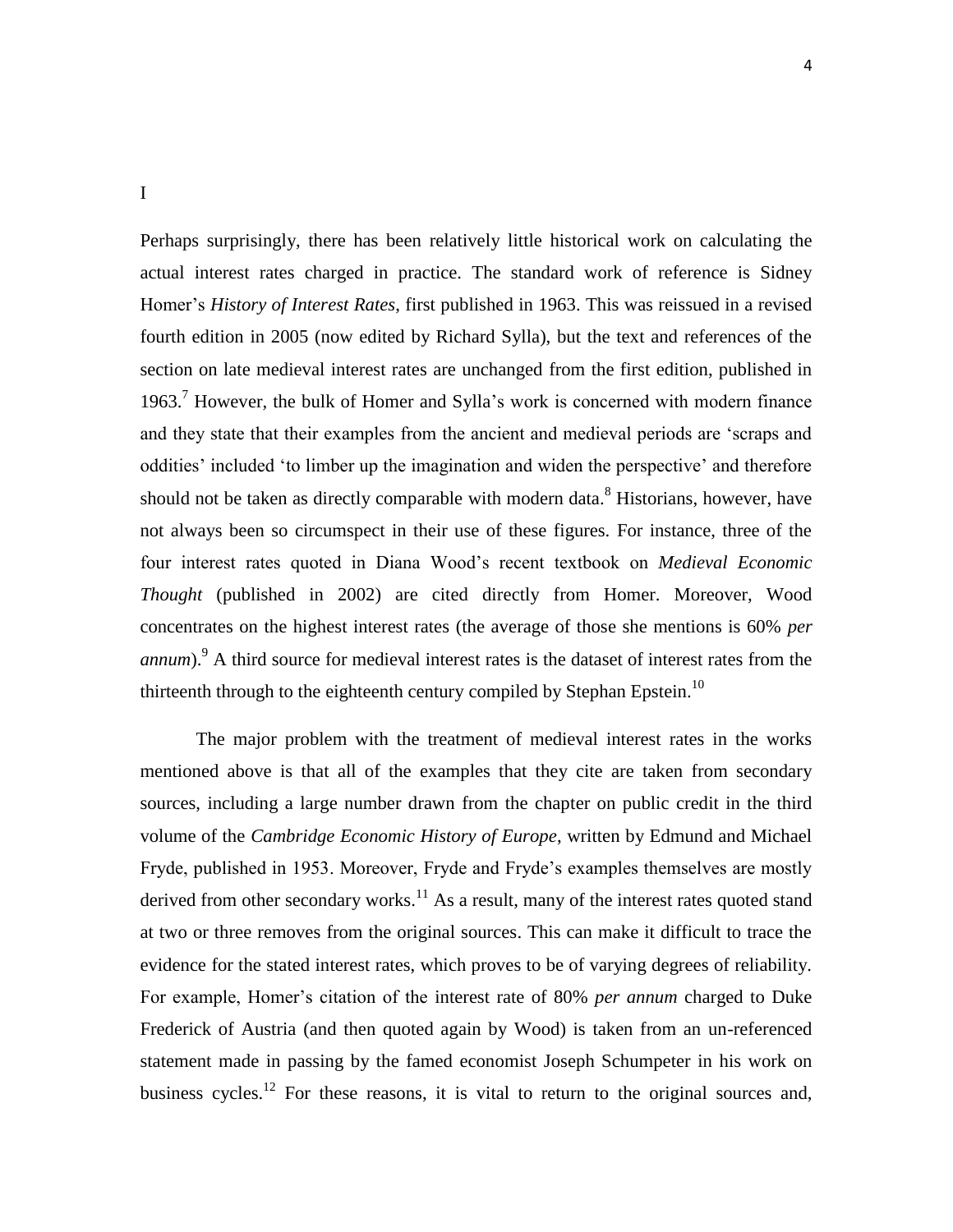moreover, to use a consistent and economically correct method of calculating interest rates.

An alternate approach has looked at the cost of capital (in some ways related to the rate of interest) in medieval England, based on asset prices (grain) and the price of perpetual rents, as indications of the availability and price of credit in the long term. However, these figures are not directly comparable with loans to individuals or institutions because they do not involve default risk (i.e. the chance that the borrower will either refuse or be unable to repay the loan).<sup>13</sup> Instead, the following discussion will concentrate on public credit, or loans to medieval governments, especially on the few examples of interest rates charged to English kings in the thirteenth and fourteenth centuries to have been discussed in the historical literature. In particular, it will look at a series of interest rates calculated by Edmund Fryde for the reigns of Edwards I and III, how Fryde's figures have been interpreted by subsequent historians and the implications that this has had for the understanding of medieval credit and royal finance.

Edward I (1272-1307) was the first English king to enter into a systematic financial relationship with an Italian merchant society, namely the Ricciardi of Lucca. One interpretation is that the Ricciardi made loans to Edward against the security of the customs revenue from the export duties on wool. In fact, the relationship was more complicated than this and could better be described as similar to a modern current account incorporating extensive overdraft facilities.<sup>14</sup> There is no explicit reference in the government sources to the charging of interest by the Ricciardi, and Michael Prestwich has argued that 'the Ricciardi received little by way of financial reward for their services from the king. Their loans were not expensive for Edward'.<sup>15</sup> Richard Kaeuper, by contrast, who has looked at the relationship between Edward and the Ricciardi in the greatest detail, thought that it was inconceivable that the Ricciardi did not receive some form of profit from their loans.<sup>16</sup> As discussed below, an element of profit or interest was indeed included in the periodic accounts submitted by the Ricciardi, although it is difficult to estimate a precise interest rate given the number and complexity of the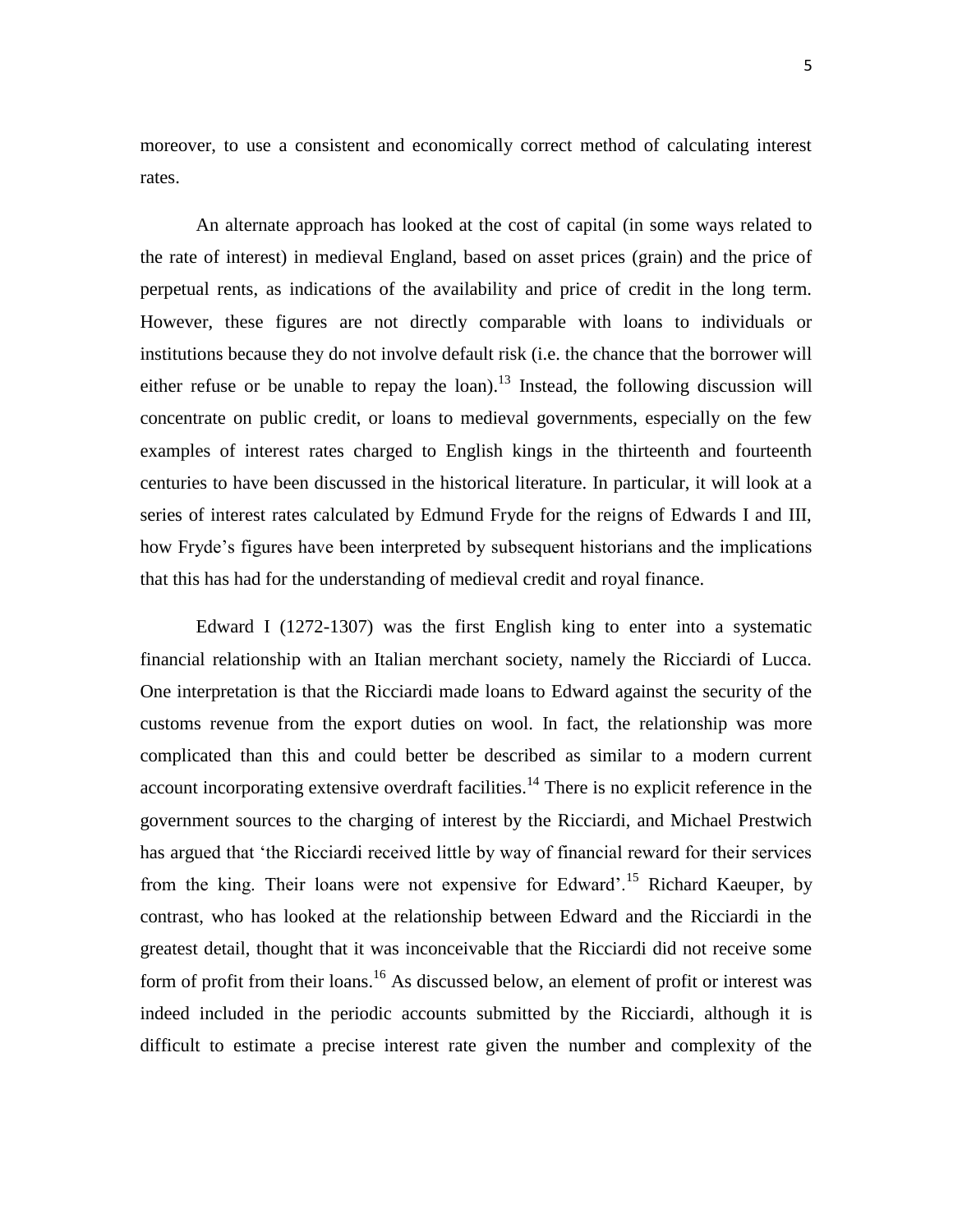transactions involved. In fact, it may be more appropriate to think of the Ricciardi profits as 'bank fees' rather than strictly-calculated interest on the outstanding balance.

The clearest indication of the charging of interest is found in an internal Ricciardi letter of 1295, in which they claimed 'damages' of 10,000 marks on a loan of 30,000 marks that they had advanced to Edmund of Lancaster, the king's brother, in 1293. Kaeuper is careful to state that 'this represents an interest charge of no less than 33-1/3 percent over a period of two years' and that therefore 'it is possible that they received as much as a third on the balance owed them'.<sup>17</sup> Epstein uses Kaeuper's discussion to calculate an annual compounded interest rate of  $15.5\%$ .<sup>18</sup> This figure is reasonably close to the interest rate of 14.1% implied in the repayment of a loan made to the king by Bonasius Bonante of Florence, to be examined in detail later in this article, and another of 14.4% paid to four Florentine merchant societies for a loan of £2,200 advanced in 1279 and repaid in  $1280$ <sup>19</sup>. This compares favourably with the rate of  $20\%$  charged to the Italian city-state of Siena in 1290 and is only slightly higher than the risk-free rate of capital, assessed at 10-12% by Clark and Brunt and Cannon.<sup>20</sup> However, Edward's most recent biographer, Marc Morris, cites Kaeuper to the effect that 'the Riccardi probably charged interest at something like 33 per cent<sup>2</sup>.<sup>21</sup> The latter statement could easily be read as referring to an annual rate and this would have the effect of doubling the level of interest that may have been charged to Edward. In turn, this might lead historians to underestimate Edward's credit worthiness and overestimate the burden of his borrowing on the royal finances.

The financial system created by Edward and the Ricciardi worked successfully for more than twenty years until the outbreak of war between England and France in 1294. The Ricciardi found themselves unable to meet Edward's demands as their own assets were tied up in loans or trade and they were unable to secure interbank lending from their fellow merchant societies.<sup>22</sup> The collapse of the Ricciardi deprived Edward of access to ready credit and forced the king to resort to a variety of lenders at often less advantageous terms. The financing of the war against the French has been studied by Fryde, including Edward's recourse to Italian, Flemish and German moneylenders.<sup>23</sup> Although Fryde does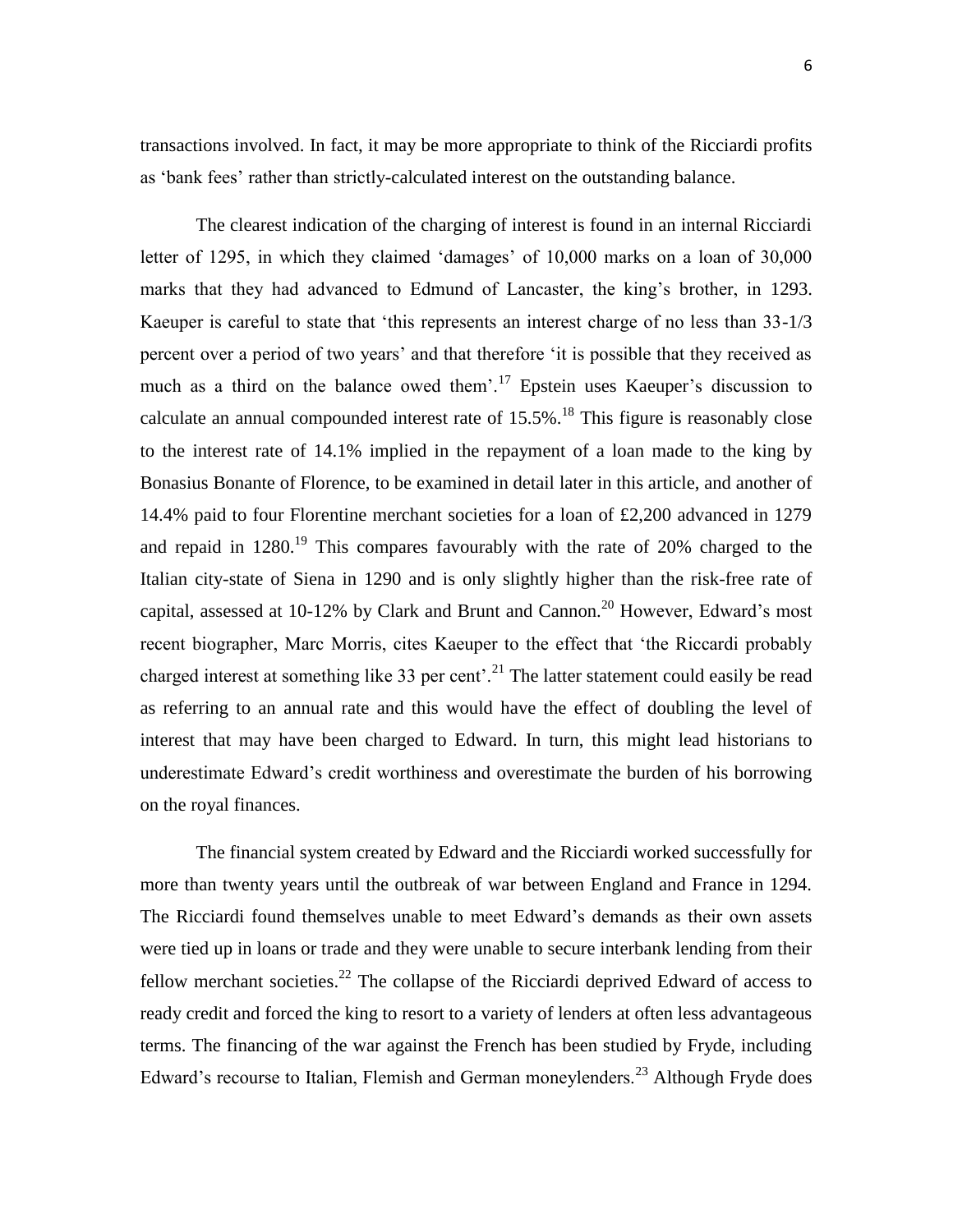not calculate the interest charged on these loans, Prestwich has provided some figures in his edition of sources related to the constitutional crisis of  $1297<sup>24</sup>$  For example, on 3 October 1297 Edward borrowed 4,000 *livres tournois* from a group of Italian merchants from Asti. The loan agreement specified that Edward was to repay 4,300 *livres tournois* on 1 January 1298 or, if payment was not made by this date, 4,600 *livres tournois* on 1 April. The annualised rate of interest envisaged in this loan (calculated using the method set out by this article) was either 34.4% if repaid on the first date and 32.7% if repaid on the second. In fact, this debt was eventually repaid by the Frescobaldi of Florence, who had succeeded the Ricciardi as royal bankers, at a final cost to the king of 5,140 *livres tournois*. <sup>25</sup> Prestwich states that 'the rate of interest works out at 28.5 per cent, or approximately 42 per cent p.a.'.<sup>26</sup> Here, Prestwich clearly distinguishes between total and annualised interest and his figures are broadly correct, although according to our method, the latter figure should be revised to 46.1% *per annum*. In another example from this period, to be discussed further below, Edward had to pay an interest rate equivalent to nearly 150% per annum for a short-term loan from Albisso Fifanti, an Italian merchant. These rates are much higher than those charged by the Ricciardi before 1294, and demonstrate the financial straits in which Edward found himself at this time.

The most detailed examination of lending to an English king can be found in Fryde's study of 'Loans to the English crown,  $1328-1331'$ .<sup>27</sup> This is based on a series of accounts submitted by the Bardi of Florence in February 1332, listing all the payments made by them on the king's behalf between January 1328 and October 1331, as well as several sums promised to the Bardi as *dona* (gifts).<sup>28</sup> The use of *dona* was one method of paying interest on a debt without incurring the appearance of usury. In total, the Bardi advanced the king £42,000 over this period and were promised gifts worth an additional £11,000. Fryde used this to estimate the level of interest expected by the Bardi and came up with the figure of  $26\%$ .<sup>29</sup> However, Fryde's terminology has proved confusing. The figure cited by Fryde refers to the total profit made by the Bardi over the period between August 1328 and October 1331 rather than an annualised rate. The calculation of such an annualised figure is greatly complicated by the fact that the loans were provided at different times within this three year period and not all of the gifts promised had been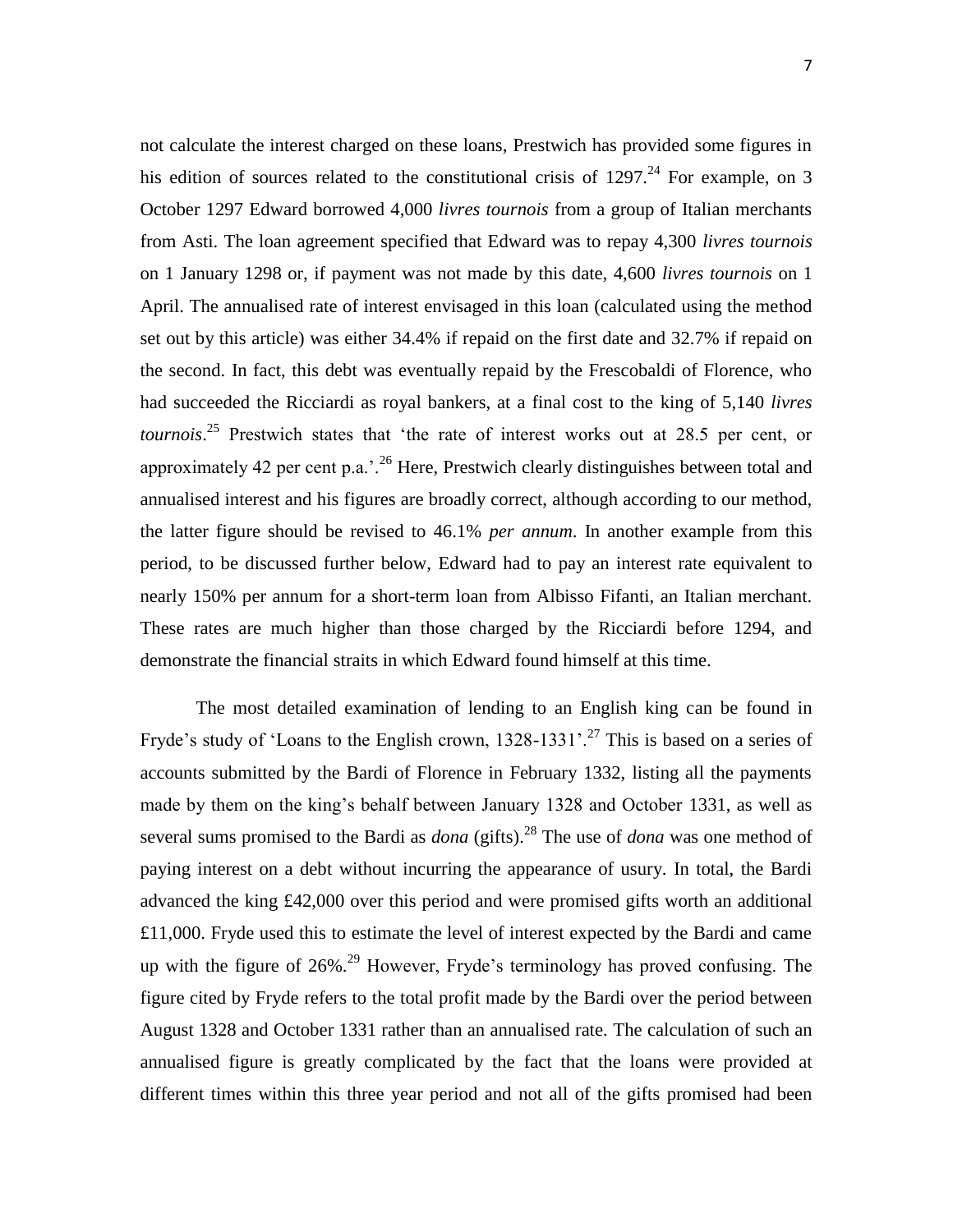paid at the time of the final account. Kaeuper quotes this figure in the following form: 'E. B. Fryde has shown that the firm of the Bardi collected about 26% on its advances to Edward III' and Wood that 'this amounted to an interest rate of 26 per cent'.<sup>30</sup> Although neither Wood nor Kaeuper explicitly describe this as an annual rate of interest, their discussion is at least open to that interpretation. Unfortunately, when compiling his set of data on interest rates charged on public debt, Epstein does specifically cite Fryde's figure of 26% as an annual rate of interest.<sup>31</sup> Since this figure of 26% is one of only three figures used by Epstein for the interest rates charged to monarchs during the early fourteenth century, this may have implications for the reliability of his wider arguments about changes in interest rates over time.

Fryde also calculated interest rates for several loans made to Edward III (1327- 1377) during the early years of what was to become the Hundred Years War. Between July 1338 and February 1340, Edward III was in the Low Countries and desperately trying to raise the funds to meet his commitments to his continental allies. In particular, Fryde discusses a sizeable loan of £6,000 made to Edward by a consortium of merchants and money-lenders from Malines in November 1338. Edward finally cleared this debt in September 1341, but only after handing over a total of £12,000. In Fryde's words, these payments raised 'the rate of interest to exactly  $100\%$ <sup>32</sup> It seems that Fryde is again referring to the total return on the initial advance rather than to an annual rate of interest. Using the data collected by Fryde and taking into account the time that it took to repay the loan, we can calculate an effective interest rate of 41.4% *per annum*. <sup>33</sup> Although lower than Fryde's figure, this is still a higher rate than an English king might usually expect to pay, perhaps reflecting the political situation and growing doubts over Edward's credit worthiness. However, it was far from the worst deal that Edward found himself forced to accept. The second example concerns a more modest and shorter-term loan advanced by John le Bachiler of Antwerp. Fryde states that 'on a loan of £540 advanced for two months he received £60 of interest  $(11\%)$ <sup>34</sup> Again, Fryde is giving the total return on the loan without taking into account the length of time over which it was repaid. If this figure is annualised, the interest rate paid works out at 66.7% *per annum*, six times higher than that given by Fryde.<sup>35</sup> The key point is that Fryde's figures exactly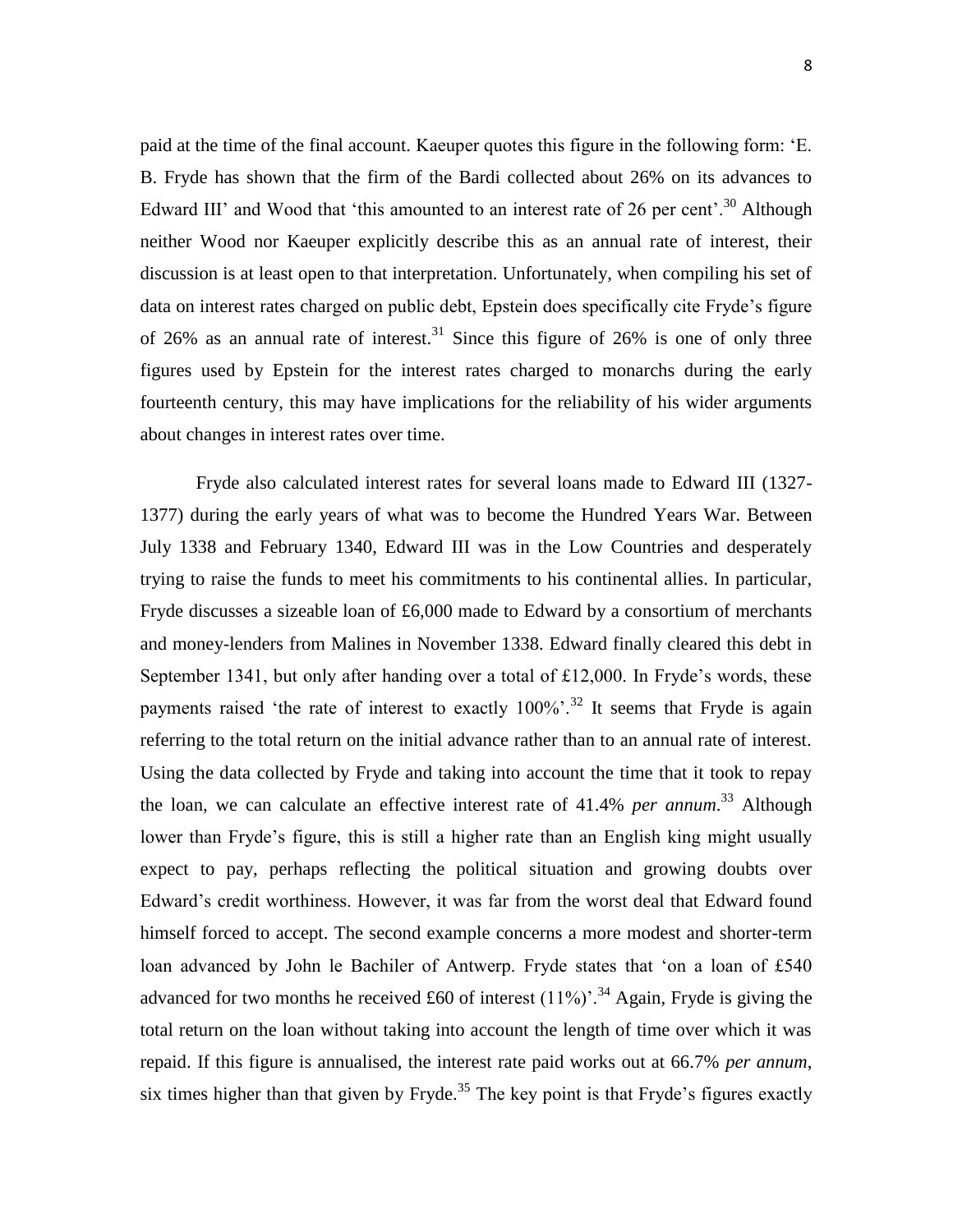reverse the rate of interest charged on these two loans: the long-term loan had a lower annual rate of interest but eventually returned a greater profit whereas the short-term loan charged a much higher annualised rate of interest but over a much shorter period of time, meaning that the monetary return was correspondingly lower.

As should be clear from the above examples, a major part of the confusion over medieval interest rates arises from the ambiguous use of terms by historians, which is then exacerbated when subsequent historians fail to grasp these distinctions. In particular, some of the historians reading Fryde have confused the interest rate (generally taken as an annualised figure) with the total return or profit on the loan over the whole period. It should be stressed that Fryde himself was aware of this distinction, and on occasion gives annualised figures, but his failure to make it absolutely clear when he is referring to total profit and when he is referring to annualised figures can, and indeed has, led other historians into error.

In the cases discussed above, the rates of interest charged to the English kings between 1272 and 1340 could be as low as 15% or as high as 150%. This degree of variation makes it very difficult to generalise about medieval interest rates. It is therefore important to distinguish between the various factors that could influence the interest rate charged; such as whether the loan was short-term or long-term, or whether it was secured against a pledge or a specified source of income or if it was unsecured. Furthermore, the default risk and the urgency of the need for the money also affected the rates demanded. This means that interest rates reflect both the lender's assessment of the credit worthiness of the borrower and, at the same time, the desperation of the borrower's need for credit. The evidence of interest rates can thus be used, in combination with other sources, to shed light on the wider financial situation in which the English kings found themselves at various times.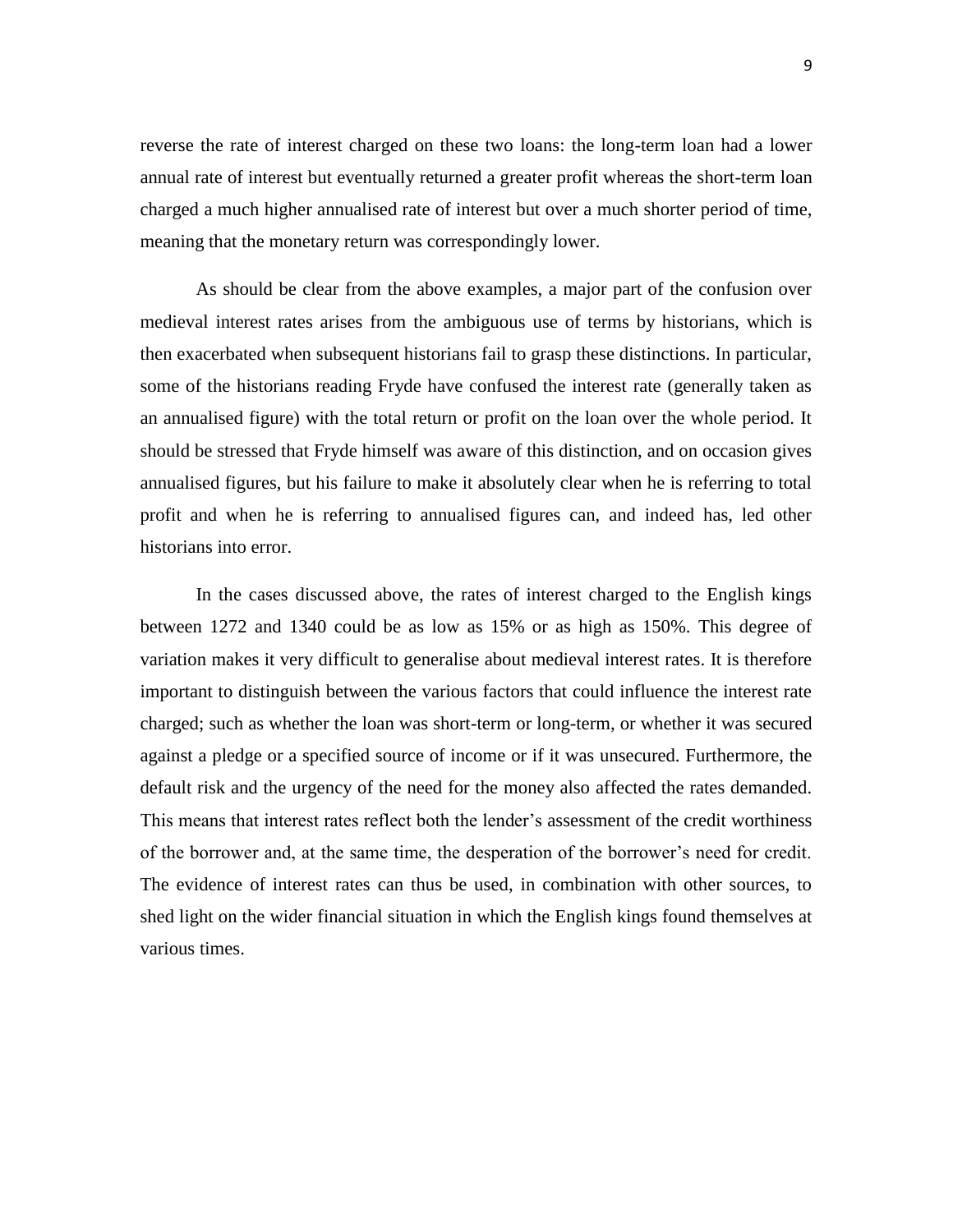Before we can begin to use interest rates as evidence for economic trends or government finances, however, it is necessary to calculate those interest rates accurately. As discussed above, the lack of consistency in the methodology and terminology used by historians has undermined previous work on this topic and this article will now set out a standard method of calculating historical interest rates. The following discussion is divided into two parts. The first outlines the basic method of calculating interest rates and the minimum information needed to do so. The second considers how to identify the necessary data from the historical sources. Once the relevant data have been extracted, these can then be used to calculate the rate of interest implied.

There is no universally accepted definition of an interest rate and there are an enormous variety of different ways of calculating rates.<sup>36</sup> Broadly, 'interest' represents the amount paid on savings deposits or charged on a loan. The modern definition is therefore very similar to the medieval canon law definition that 'whatsoever is exacted beyond the principal is usury'.<sup>37</sup> An interest rate is the extra amount paid expressed as a fraction of the principal sum deposited or borrowed. Some of the examples discussed above give total interest charges over the whole term of the loan, but it is more usual to calculate interest rates as annual figures. Interest rates are crucially important in modern finance and underlie the calculations of the fair values of an array of financial instruments including bonds, equities and derivatives, and researchers in finance have expended considerable efforts in finding appropriate methodologies for determining the interest rates implied by the prices of financial assets or to be used for valuing those assets. Interest rates are determined by two key tenets of financial economics: first, that money has time value and, second, that for investors to take risks, they will require compensation. In spite of the moral restrictions imposed by the developing doctrine of usury, in practice these tenets were just as important in the determination of interest rates during the medieval period as they are today.

The (positive) time value of money implies that, all else being equal, a pound today is preferred to a pound tomorrow. This arises for at least three reasons: first, people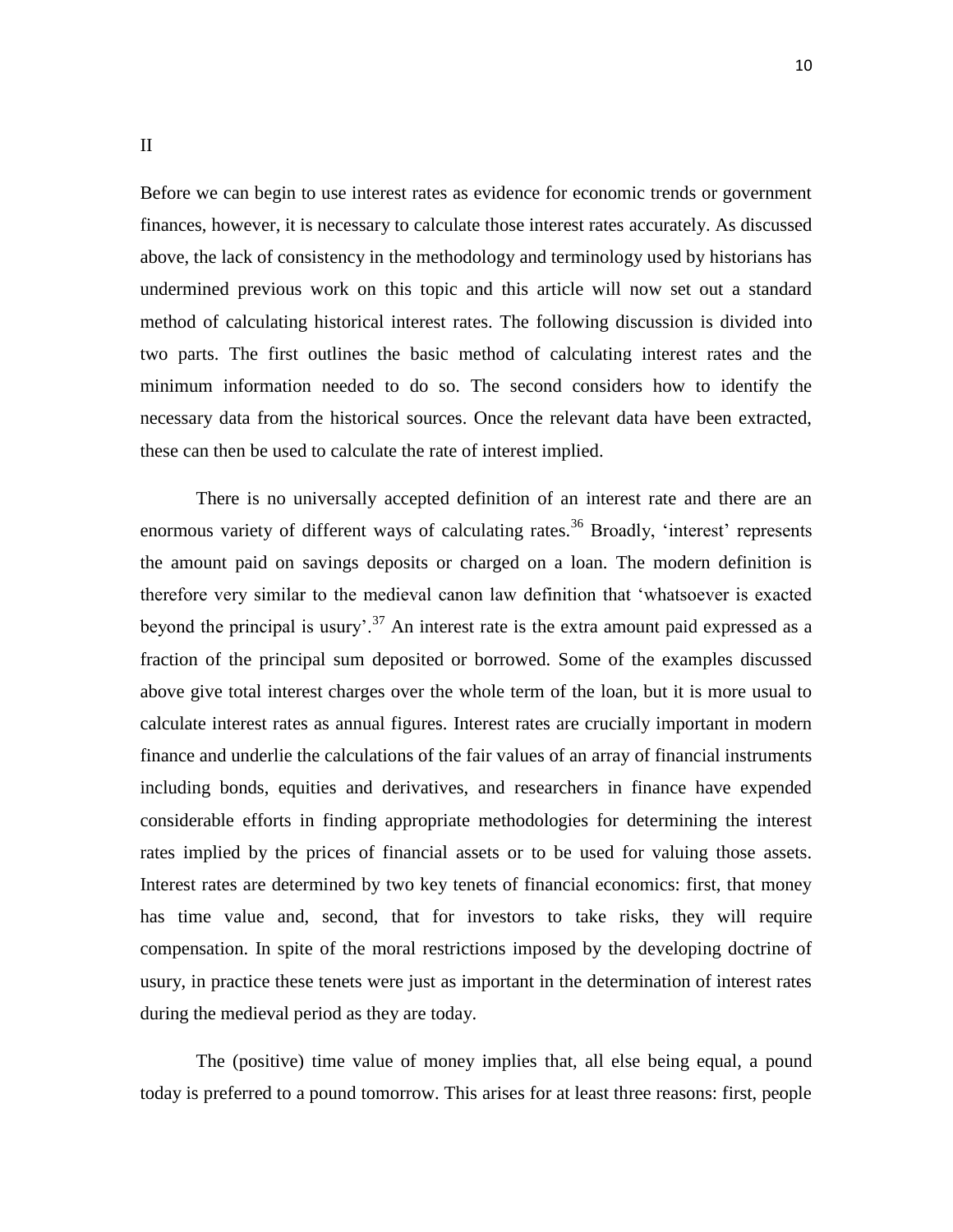have positive time preference (that is, they desire immediate rather than postponed gratification); second, a given sum will generally be worth less the further in the future it is received due to the effect of inflation (although this was less significant in the middle ages than today); third, cashflows are typically more uncertain the further into the future they are to be received. That money has time value implies, importantly, that the calculation of an interest rate must take into account the timing of any intermediate payments and also the effect of compounding, which is the interest received in subsequent years on the interest paid in previous years. The effect of compounding is that a relatively small loan, if left unpaid, can roll into a much larger debt. It is debatable whether medieval lenders actually compounded interest, but we include the effect of compounding in our calculations to make the methodology consistent with current practice, and to make the resultant figures comparable with later data on interest rates.<sup>38</sup> Compounding can be calculated at any frequency, for instance on a daily, weekly or monthly basis, but the method employed here uses annual compounding.

The approach that is used to determine the interest rates on the loans essentially works by calculating the rate that would set the present value of the sum of the interest payments and of the repayments to the value of the loan. Thus the time value of money is accounted for by measuring all the cashflows in terms of what they would have been worth at the time of the loan, so that all payments in the formula are included on a likefor-like basis. The formula works with years (and fractions of years) as the unit of time and therefore the rate that emerges is automatically an annualised one. The general formula for a loan of *L* made now with a final repayment of *F* in *T* years (*T* need not be a whole number) and *N* interest payments of  $P_1$ ,  $P_2$ ,  $P_N$  at times  $T_1$ ,  $T_2$ , ...,  $T_N$  is shown in equation (1) below.

$$
L = \left(\sum_{i=1}^{N} \frac{P_i}{(1+r)^{T_i}}\right) + \frac{F}{(1+r)^{T}}
$$
 (1)

The minimum data required in order to calculate an accurate interest rate are therefore:

1) the amount of the initial loan (*L*)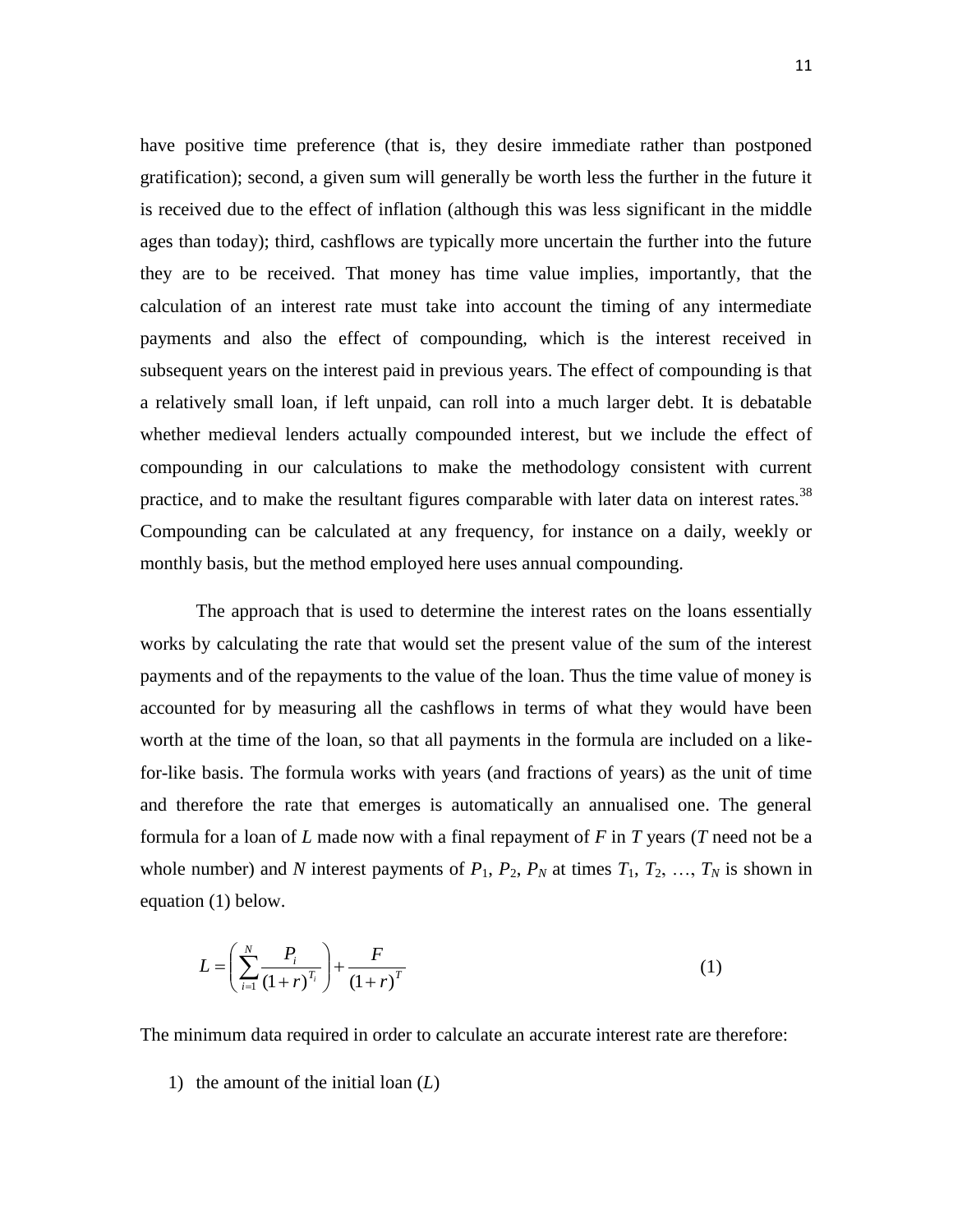- 2) the amount(s) of the final repayment (*F*) and of any intermediate repayments (*P*)
- 3) the date of the initial loan
- 4) the date(s) of the final repayment and of any intermediate repayments. The different values of *T* are calculated by deducting 3) from 4)

Note also that this formula is sufficiently flexible that it can handle interest or other intermediate payments that do not occur at regular intervals. Of course, a loan may also be advanced in installments, and a slightly generalised version of this formula can be used in such situations. In such cases, it is also necessary to know the values and dates of all these intermediate payments. The interest rate, *r*, must be calculated using a numerical procedure; this can be done in a spreadsheet or using the historical interest rate calculator developed during the current project and accessible online.<sup>39</sup> Provided that the sum of the interest payments and eventual repayment of the loan (or part thereof) are greater than the original amount borrowed and that there are no additional payments from the lender to the borrower, this approach will yield a unique positive interest rate.

The general formula above calculates compounded interest on an annual basis, so that from the second year interest is paid on the accrued interest from the first year as well as on the principal. However, this means that an adjustment to the calculated interest rate is needed to attain annually compounded rates for debts with a maturity of less than one year. This is shown below in equation (2).

$$
r' = \frac{\left(1+r\right)^{T} - 1}{T} \tag{2}
$$

where *T* is the term of the loan expressed as a fraction of a year, *r* is the interest rate (expressed as a proportion rather than a percentage) obtained from equation (1), and *r* is the annually compounded rate.

In order to use this method, of course, it is necessary to identify and extract the relevant data from medieval sources. However, there are particular problems, both practical and theoretical, in calculating medieval interest rates that result from the nature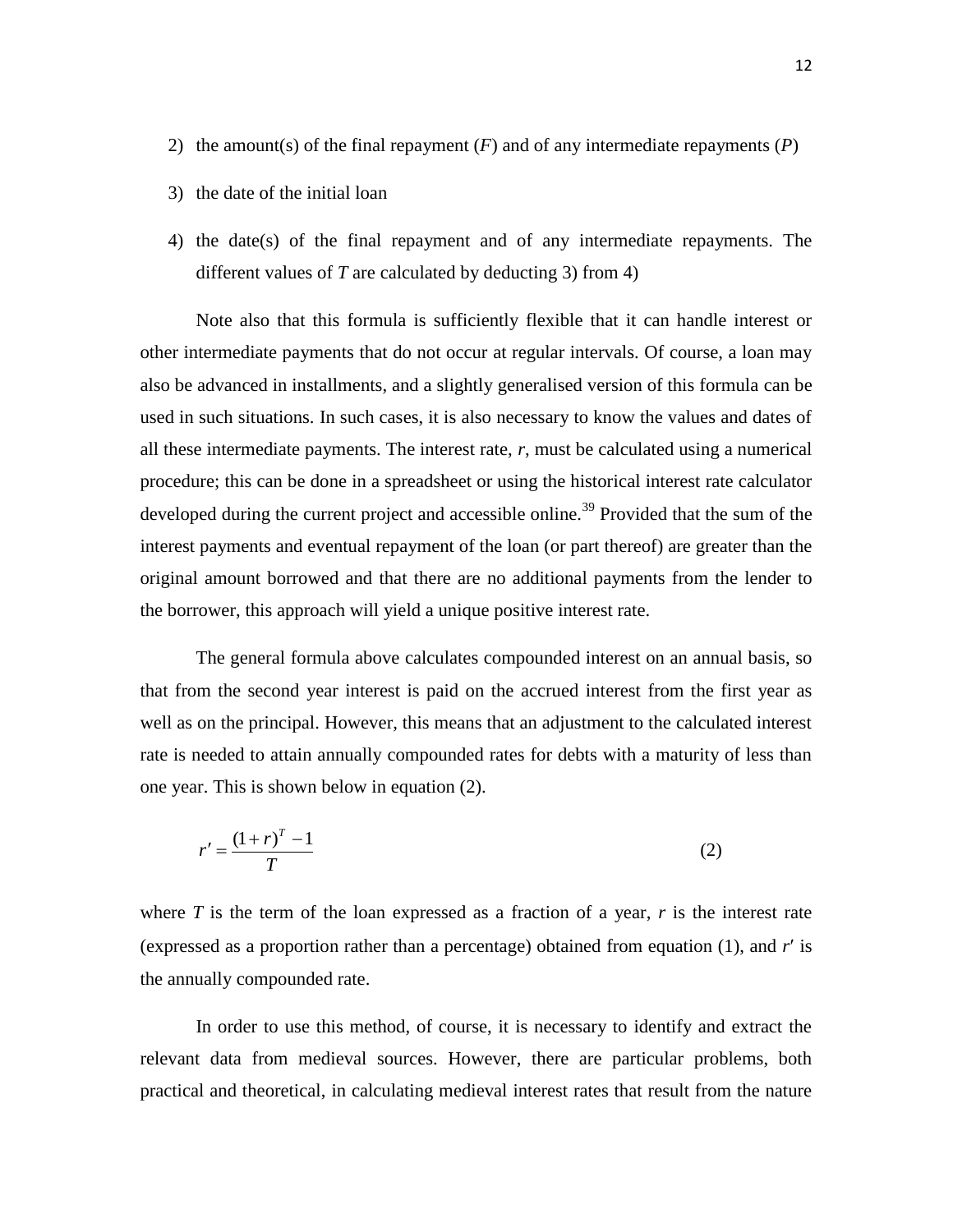of the evidence. Most significantly, the prohibition of usury forced lenders and borrowers to find ways of disguising the payment of interest and the historian has to penetrate beyond these fictions to discover the real financial transactions. Sometimes, indeed, it is not possible to recover the required information from the sources, either where the documentation is incomplete or when those involved have done too good a job of covering their tracks. In general, there were three main methods of disguising interest used in medieval sources. This article will now examine these three methods and indicate how they can be disentangled from the sources.

The most theologically sound method of claiming interest was as compensation for damages incurred by the lender as a result of the loan. In fact the modern term interest derives from the medieval Latin *interesse* meaning 'compensation for damages'.<sup>40</sup> Loan agreements often included a clause stating the penalty to be imposed in case of late repayment.<sup>41</sup> In Italian and Cahorsin loans of the thirteenth century this was often set at one mark for every ten marks of the principal every two months.<sup>42</sup> This is equivalent to a non-compounded annual rate of  $60\%$ <sup>43</sup>. In such cases, damages were calculated from the date set for repayment and it was less justifiable to claim interest from the start of a loan. This could be easily circumvented by setting an unrealistically early date for repayment, in the knowledge that this would not be met and that interest ('damages') could therefore be levied with a clearer conscience.<sup>44</sup> Alternatively, the lender could submit claims for specific damages. For example, the Frescobaldi wrote to Edward I in 1302 listing the various losses they had suffered as a result of their lending to the English king and these sums were later allowed against their account with Edward II.<sup>45</sup> To what extent these were fictional claims to disguise interest rather than real losses is difficult to assess without access to the Frescobaldi's own account books. Another theological dispute concerned whether the damages should cover only positive losses resulting from the loan, or if it should also include what was termed *lucrans cessens*, meaning the potential profit that the lender could have expected to make if he had retained the principal in his own hands. Indeed, Paul Brand, in his investigation of the concept of 'lawful interest' as indicated by the damages assessed by the royal courts in cases of debt, found that the chief justice Ralph de Hengham justified the damages awarded in one case as 'that which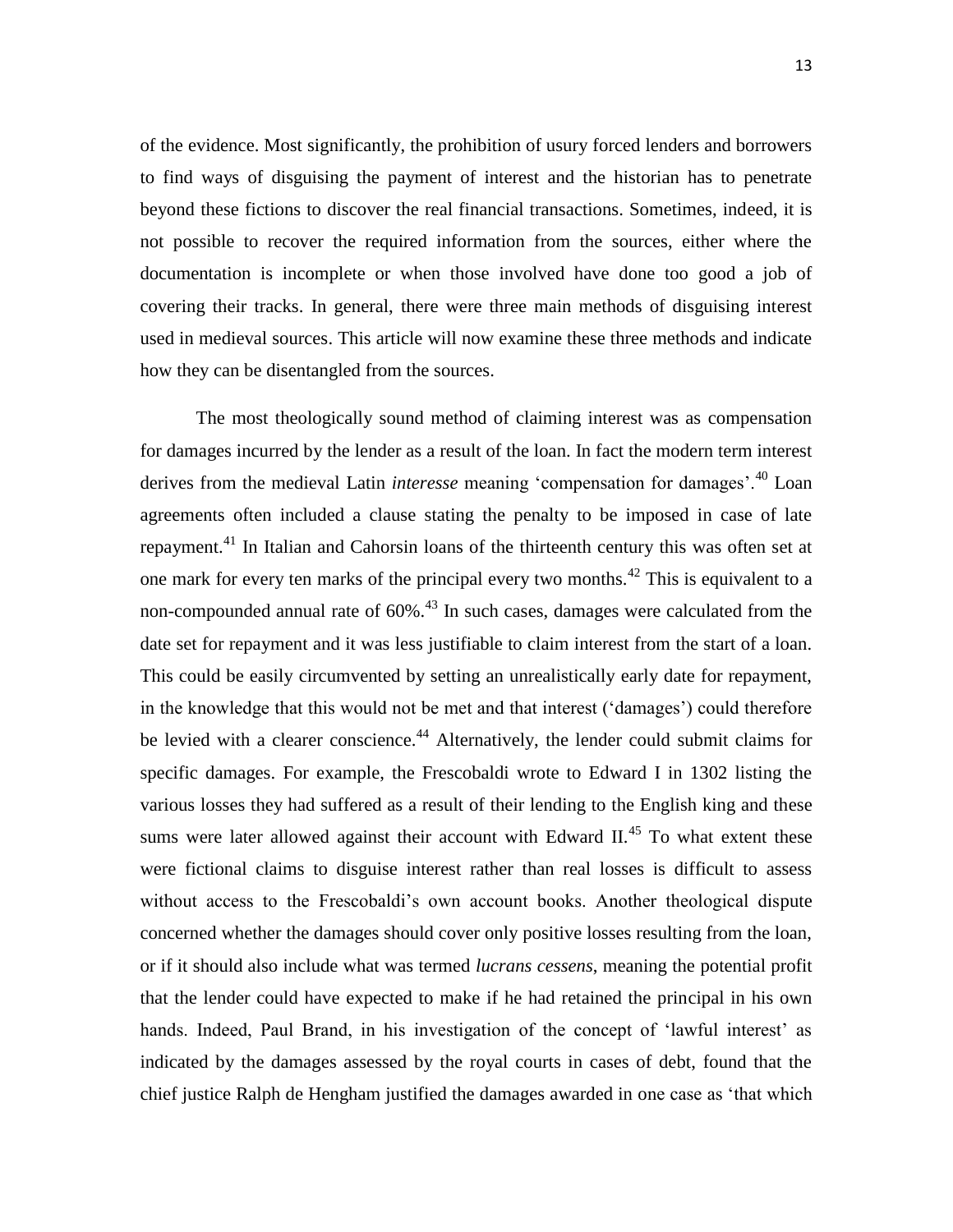he [the lender] could have gained using his discretion from the said 100s over the said six years'.<sup>46</sup>

The second method of disguising interest was for the borrower to grant a gift of money to the lender as a voluntary expression of gratitude for the lender's support. As mentioned above, Edward III granted gifts worth £11,000 to the Bardi while receiving loans totalling  $\text{\pounds}42,000$ .<sup>47</sup> This was theologically legitimate so long as there was no intentional connection between the gift and the loan.<sup>48</sup> So if the lender made a loan with the expectation of receiving a financial gift, or a borrower offered his creditor a gift with the aim of securing the extension of the current loan or obtaining a further loan, then this sin of intention would render the transaction usurious. In practical terms, gifts function in a similar way to damages or penalties in that they are additional payments made on top of the repayment of the principal. In fact, it is sometimes difficult to distinguish in the sources between a gift granted for good service and a payment made as compensation for losses incurred in the king's service.

The third, and perhaps most interesting, tactic is the use of 'creative accounting' to conceal interest payments. This was typically done by overstating the amount of the loan received. For example, according to Matthew Paris, on his deathbed Robert Grosseteste, bishop of Lincoln, criticised the practices of the Italian merchants (described as the Pope's merchants or money-changers). Grosseteste stated that it would cost £100 to borrow 100 marks (£66 13s 4d) for one year (a simple interest rate of 50% *per annum*) from the Italians. The recipient, despite having received only 100 marks, would have to seal a document recognising that they had received £100 as a loan to be repaid at the end of one year.<sup>49</sup> The difference between the sum actually received and that recognised as being received provided the creditor with his interest. In many cases, only the recognition of the debt survives and it is therefore simply impossible to quantify the amount of interest that might have been concealed using such methods.<sup>50</sup> However, where full accounts survive, including records of the sums actually received in addition to those stated to have been paid, it is possible to assess the level of interest by comparing the two figures.<sup>51</sup> This is the case for the English kings in the middle ages, since a large number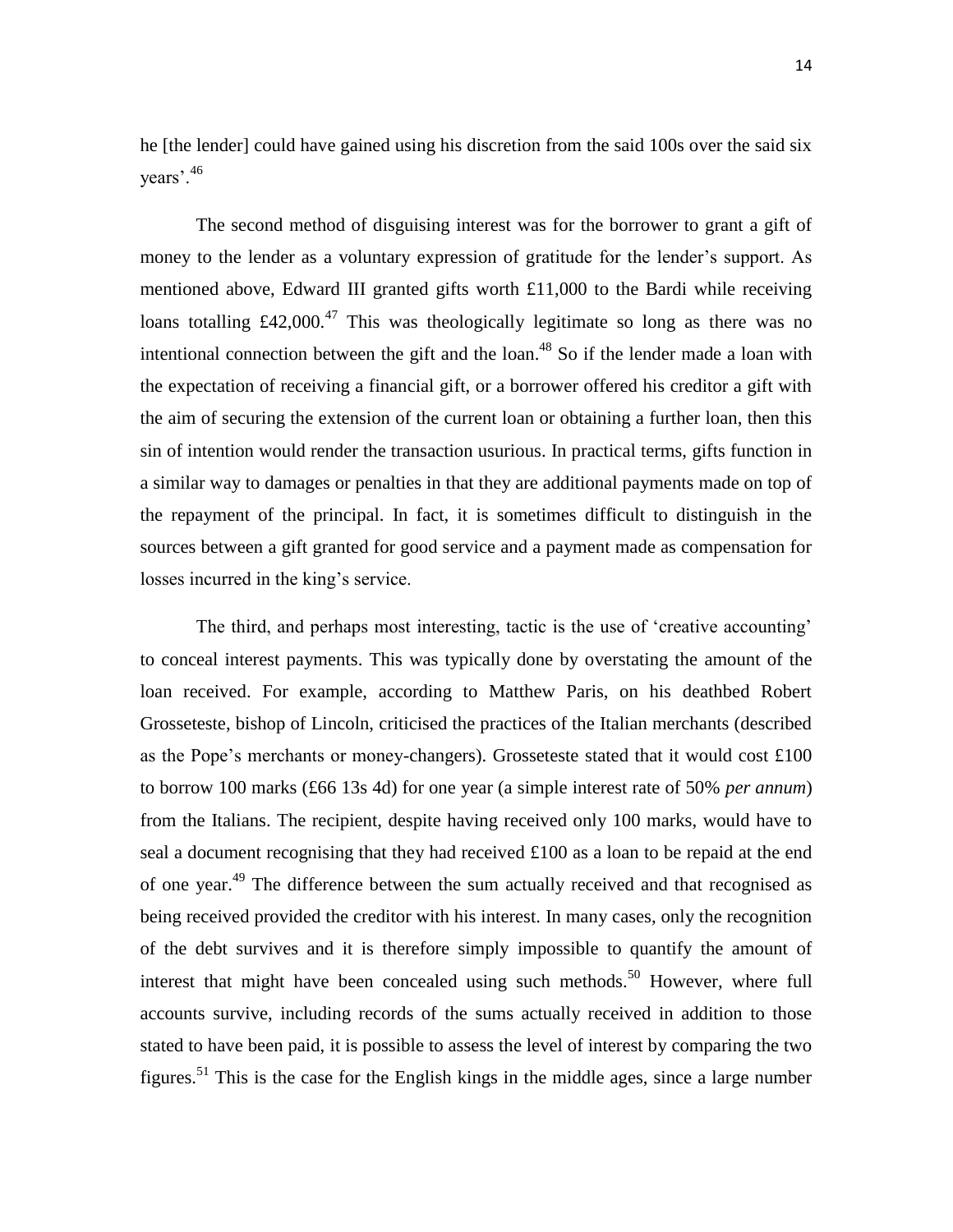of Exchequer sources have survived covering both money received and spent by the government.

The 'Credit Finance' project has developed what could be termed a 'follow the money' methodology to reconstruct the relationship between the Crown and its creditors from these royal documents.<sup>52</sup> This is facilitated by the credit/discharge accounting system used by the medieval Exchequer.<sup>53</sup> The purpose of this system was to audit the accounts of the receivers or disbursers of the king's monies with the aim of either clearing their balances or establishing how much they owed to the king or vice versa. The constant necessity to balance both sides of the account makes it difficult to hide interest payments. If the recipient of the loan, usually the keeper of the king's wardrobe, was charged with a larger sum than he actually received, then this would leave the accountant in deficit to the king and personally liable for the fictional shortfall. Similarly, if the king sought to disguise an interest payment by, for example, understating the amount of money repaid to the lender out of royal revenue then this would also leave the officer accounting for that revenue in deficit. The accounts could only be balanced if the initial receipts were recorded accurately or if the accountant was allowed a fictional discharge against his account. A detailed study of the royal financial records can identify such discrepancies and thus provide the figures necessary to calculate implied rates of interest. This analysis also enables the calculation of the actual interest rate paid, rather than the rate specified or assumed in the loan agreements (and even where no rate is stated).

A large-scale example of the massaging of figures to produce a predetermined outcome can be found in the audits of the accounts of the Ricciardi with Edward I in 1276 and 1279. In both cases, the king was left owing a suspiciously round sum to the Ricciardi, namely £13,333 13s 4d (or exactly 20,000 marks) in 1276 and £23,000 in  $1279$ .<sup>54</sup> It seems likely that the Ricciardi and the king had agreed on a reasonable figure to cover the Ricciardi's costs and leave them in profit. In order to justify this within the Exchequer system of accounts, it was necessary for the payments made by the Ricciardi to exceed their receipts by exactly the figures agreed. In the case of 1279, the Exchequer clerks can be caught in the act of 'cooking the books'. The 1279 account follows the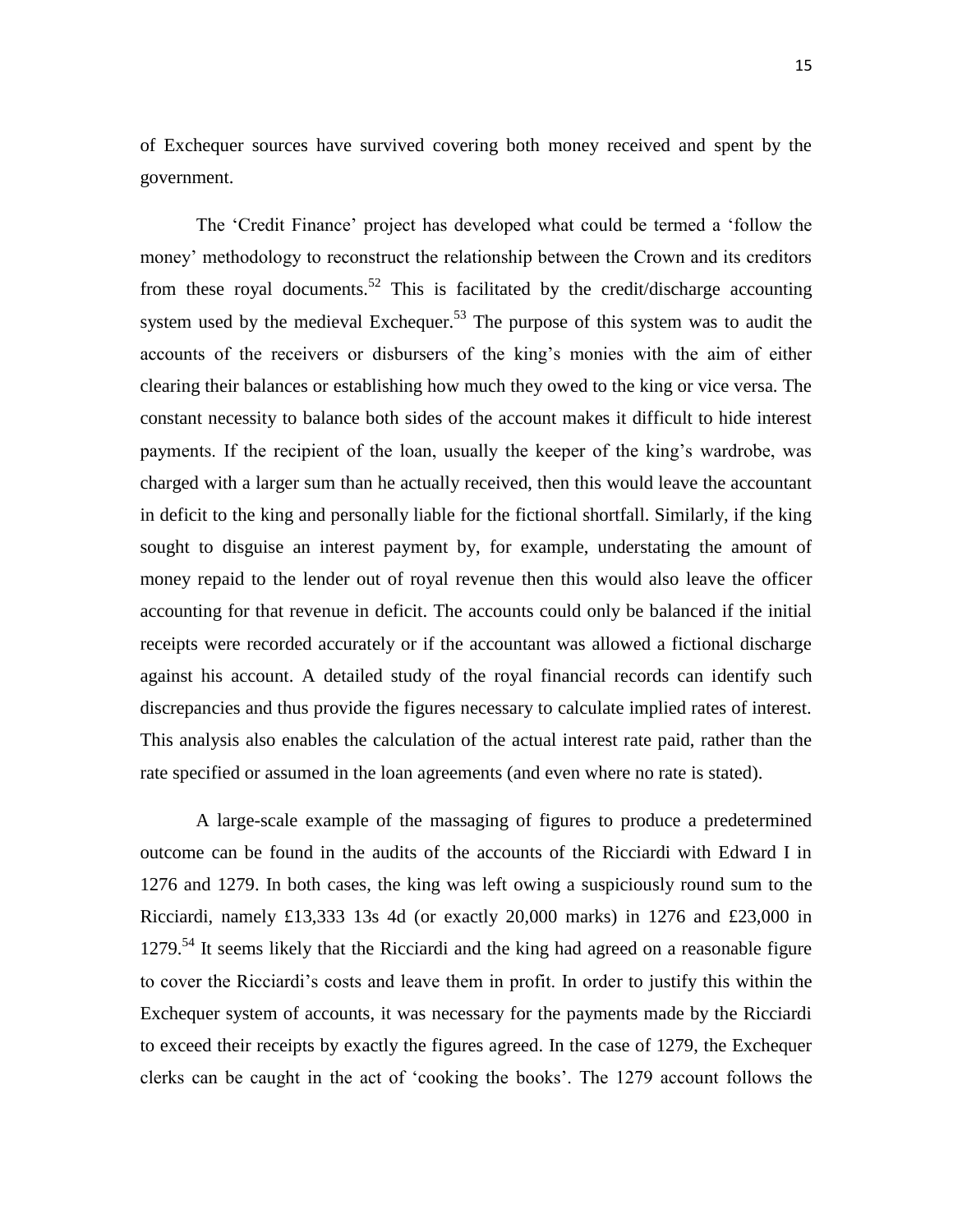standard format, first listing all the Ricciardi credits and then all the Ricciardi discharges. The total received by the Ricciardi was £178,478 19½d, while their expenditure and allowances listed in the account come to £189,797 19s 6d. Thus the actual Ricciardi surplus can be calculated at £11,319 17s 10½d. This meant that, in order to reach the 'correct' figure of £23,000, the Exchequer clerks had to either reduce the Ricciardi receipts or inflate their expenses. They seem to have chosen the latter course but, fortunately for us, the clerk responsible for the account muddled his sums. When calculating the total advanced by the Ricciardi to the king, he deducted the agreed £23,000 from the total Ricciardi receipts, instead of adding it, thus making a total of £155,478 19 ½d for expenditure by the Ricciardi. As a result, the Ricciardi appeared to owe £23,000 to the king. This mistake was corrected and the 'right' figure of £201,478 19½d supplied below. This is simply the most egregious example of a practice that must have been widespread.

On a smaller scale, the wardrobe account submitted by John de Droxford for the twenty-fifth year of Edward's reign records the receipt of a loan of £300 sterling from Albisso Fifanti and Jannoro de Mikele, merchants of Florence, secured against a pledge of royal jewels.<sup>55</sup> According to the more detailed account in the wardrobe book, the king actually paid £34 5s 8d sterling 'To Albisso de Fifanti, merchant of Lombardy, for a loan of 930 *livres parisis* that he made to the king from the feast of St Michael until the feast of All Saints in the present year  $[29$  September to 1 November]'.<sup>56</sup> This case serves to illustrate the mathematical abilities of the merchants and Exchequer clerks, even using roman numerals. The exchange rate used by the Exchequer at that time was £1 sterling to 3 *livres* 10s *parisis*. The 930 *livres parisis* converts to £265 14s 3½d sterling, and this figure, when added to the £34 5s 8½d sterling paid for the use of the money, exactly equals the £300 sterling of the pipe roll account. It should also be noted that the annualised rate of interest charged by Fifanti, as calculated using the method described above, is equivalent to 145.3%, telling evidence of the dire situation in which Edward found himself. Similar tricks were used when repaying the loan to the king made by Bonasius Bonante, to be discussed at length shortly.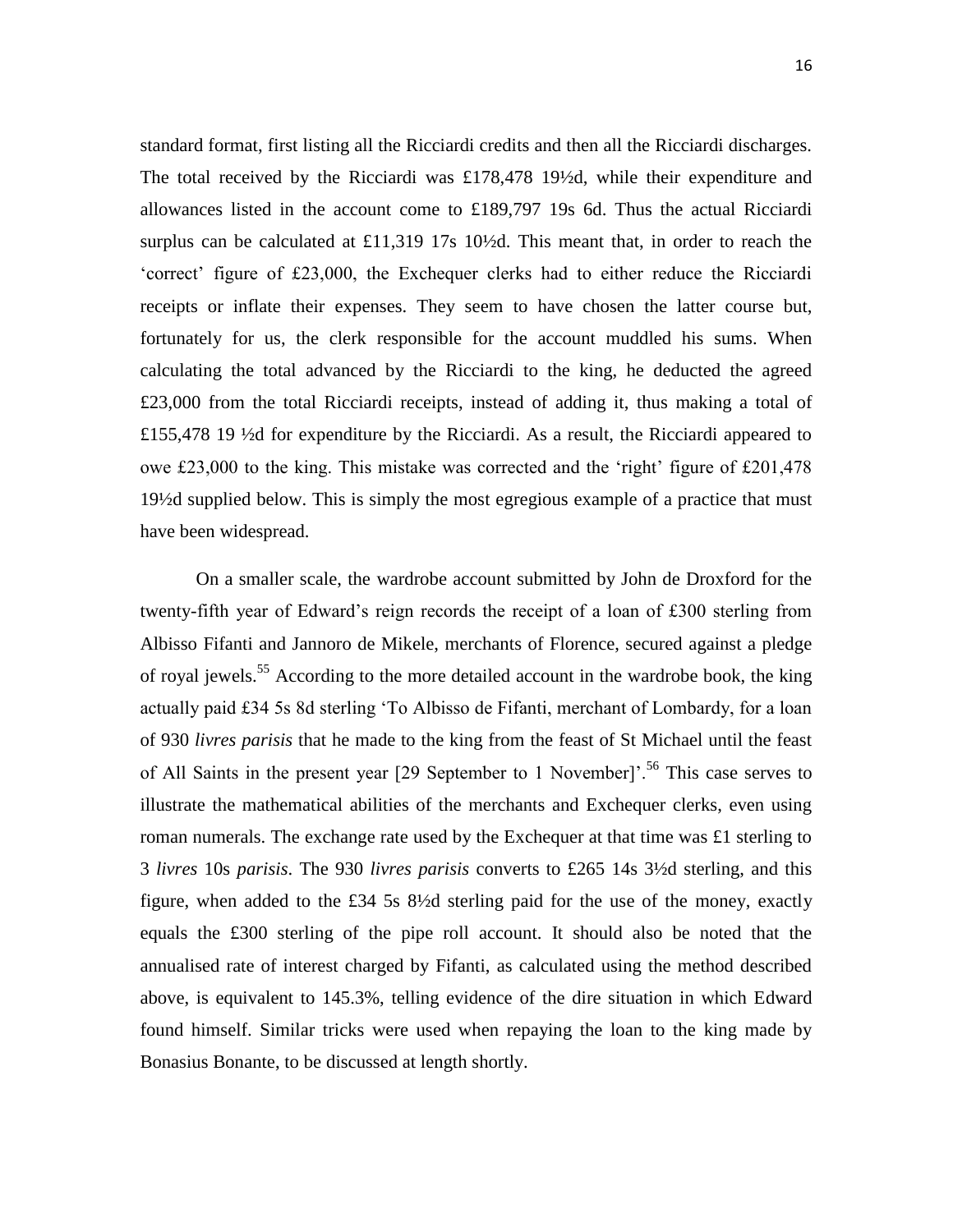A more fundamental problem is dating. Although the king might issue a writ of *liberate* on a certain day ordering the payment of a sum of money, this does not necessarily mean that any money was handed over on this date. In the case study discussed below, Bonante and his fellows had to wait over two years before the writs of *liberate* (TNA class C 62) that they had received were honoured in full. The Exchequer recorded the discharge of each writ of liberate in a series of chronological or singlecolumn issue rolls (TNA E 403), compiled for the Michaelmas (October to March/April) and Easter (March/April to September) terms of each regnal year.<sup>57</sup> However, before the reforms of 1326, these discharges were not dated and so it is difficult to pin down an exact date for repayments.<sup>58</sup> Moreover, large payments were rarely made in one instalment but more typically in several parcels at different times. The Exchequer clerks kept track of such payments in the memoranda of issue rolls (also TNA E 403) but, as with the chronological issue rolls, we do not have precise dates for each entry. A related issue is that the king often assigned repayments to be made by a royal officer or from a specific source of income and, again, it is sometimes difficult to assign a date to such payments or even to verify that they were made at all. In such cases, the best that can be done is to narrow down the possible date range as far as possible.

A final problem faced by any historical study is that of incomplete information. Although a remarkable amount of evidence has survived from the medieval English government, particularly from the Exchequer, there are still gaps in the record series. For example, when the king took out a loan, he would issue a letter to the creditor acknowledging his debt. Once this loan was repaid, these letters obligatory would be returned to the king.<sup>59</sup> A few of these returned letters can be found in the archives, identified by v-shaped cuts (to mark the cancellation of the instrument while retaining its legibility), but only a small proportion of such original instruments survive today.  $60$ Likewise, the royal government issued thousands of writs each year, containing administrative orders, but again few of these original writs have survived. For instance, one way in which the king could repay his creditors was by sending a writ of *liberate* to the treasurer and chamberlains of the Exchequer, ordering them to pay so much money out of the royal treasury to the stated beneficiary. In addition, payments could be made by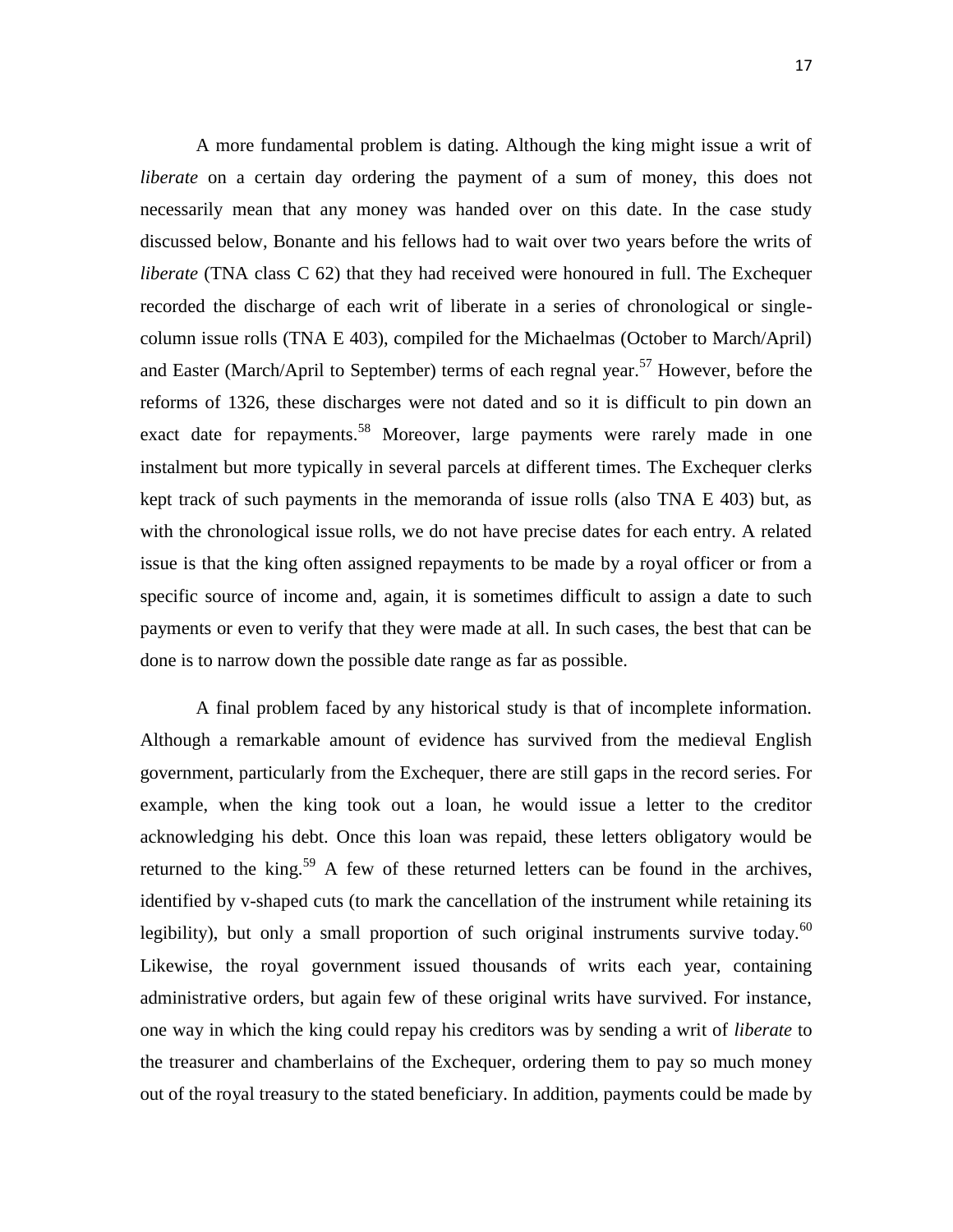assignment to a royal official, such as a sheriff or one of the collectors of customs in the larger ports. In either case, very few of these original writs or tallies of assignment are still extant. Instead, the historian has to rely on the enrolled copies of these documents that were kept by the Chancery and Exchequer. Most of these are unprinted and have to be consulted in the National Archives. There are no indexes to such records and relevant entries can only be identified through the laborious process of reading each document membrane by membrane.

#### III

Despite the limitations of the historical data, they should not preclude the attempt to assess royal finances and the rates of interest charged to the king. A single case study will now be examined, showing step-by-step how the relevant data can be identified and extracted from the historical sources, and then how that data can be used to calculate an accurate annualised rate of interest. The selected example was chosen first because the necessary data in terms of payments and dates can be extracted from the sources but also because it combines two of the methods for disguising interest payments, namely the use of gifts and creative accounting.

The future Edward I had set out on crusade to the Holy Land in 1270. His father, Henry III, died in November 1272, while Edward was returning from Acre. Unlike previous kings, however, Edward's claim to the throne was not under challenge and so he did not have to hurry back to England.<sup>61</sup> On his return journey, Edward visited the papal curia. He seems to have spent almost three months with the pope between February and April 1273, mostly at Orvieto. This prolonged stay involved Edward in numerous expenses without access to the normal revenues of his English kingdom. As a result, the king looked to a number of Italian merchant societies for credit. The largest contributions were made by the Ricciardi of Lucca, Edward's future bankers, followed by the Scali of Florence and the Scotti of Piacenza.<sup>62</sup> A certain Bonasius Bonante of Florence and his fellows also advanced the king money. Relatively little is known about Bonasius, but he was one of a group of Florentine merchants who shared the collection of the wool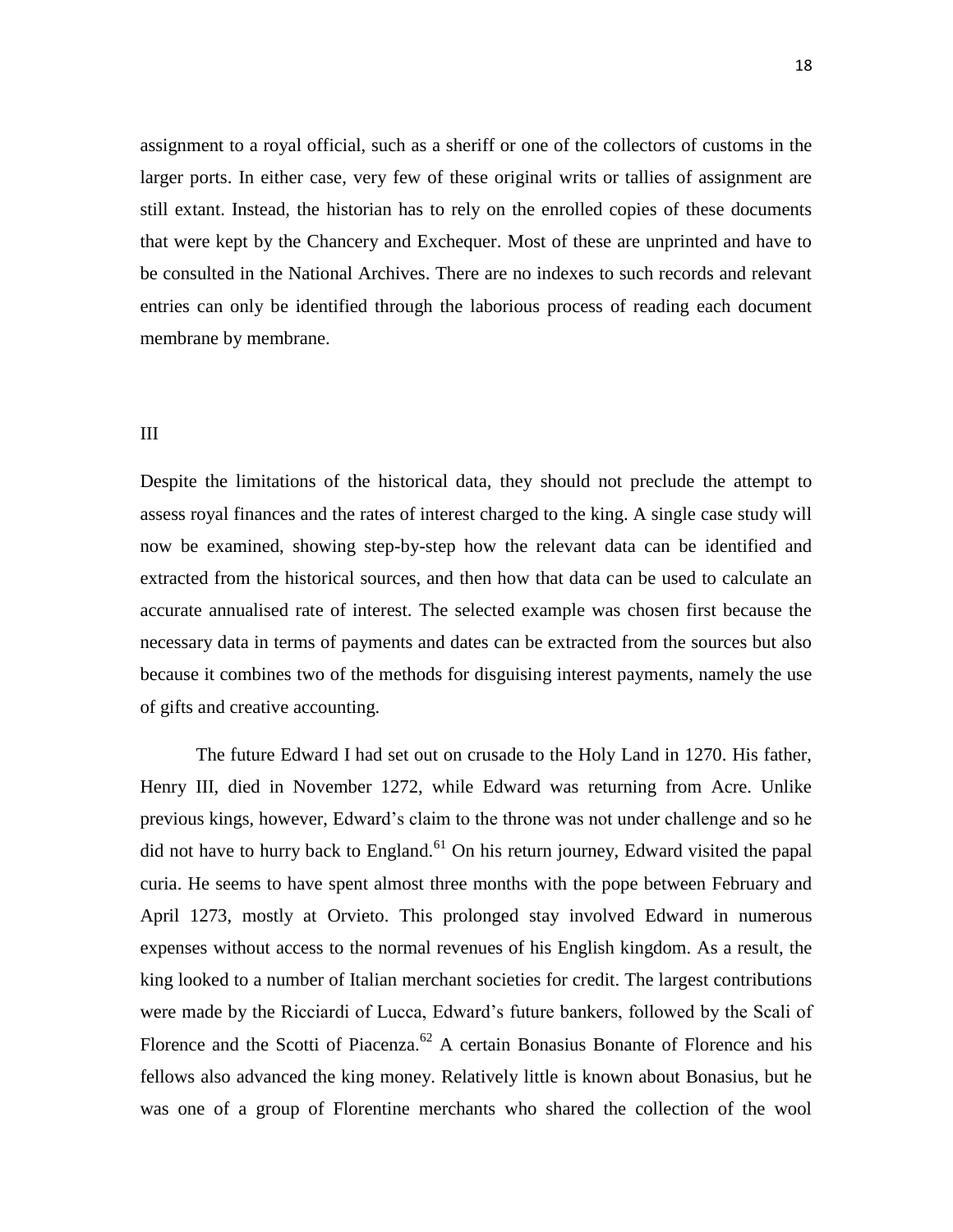customs in Ireland with the Ricciardi before he was murdered by 'malefactores and disturbers of the king's peace'. $63$  This later involvement in royal service suggests that Bonasius may have advanced Edward money as a means of gaining entry into English markets.

According to the account submitted by the keeper of the king's wardrobe, Philip of Willoughby, Bonasius provided the king with a *prest* (loan) of 3,675 *livres tournois*, valued at £918 15s sterling (at the standard rate of exchange used in Exchequer calculations at this time of £1 sterling to 4 *livres tournois*). The royal order for repayment, namely a writ of *liberate* issued on 24 November 1273 at Bayonne, specifies that Bonasius loaned this money to the king at the papal court, and so a date range of 5 February, when Edward arrived in Rome, to 30 April 1273, the last day on which he is known to have been at Orvieto, can be assigned.<sup>64</sup> This writ of *liberate* also states that the sum to be repaid was £1,000 sterling, or 4,000 *livres tournois*. This obviously includes an element of interest beyond the money received by the wardrobe, namely £81 5s sterling. This is probably an example of creative accounting, exaggerating the stated value of the loan in order to cover interest payments without giving the appearance of usury. These two sources supply all the data needed to calculate the rate of interest as envisaged by this order, namely the values and dates or date ranges for both the initial loan and the envisaged repayment. This is shown in equations (3) and (4) below:

$$
918.75 = \frac{1000.00}{(1+r)^{0.683}}
$$
(3)

*r* as calculated from equation (3) is 13.2%, but this figure needs to be adjusted using equation (2) in order to incorporate annual compounding.

$$
r' = \frac{(1 + 0.1327)^{0.683} - 1}{0.683}
$$
 (4)

These calculations suggest that the annual rate of interest (*r*), as initially agreed between the king and Bonasius, was 12.9%. This has been calculated using the mid-point of the date range for the initial loan, namely 18 March. However, it is possible to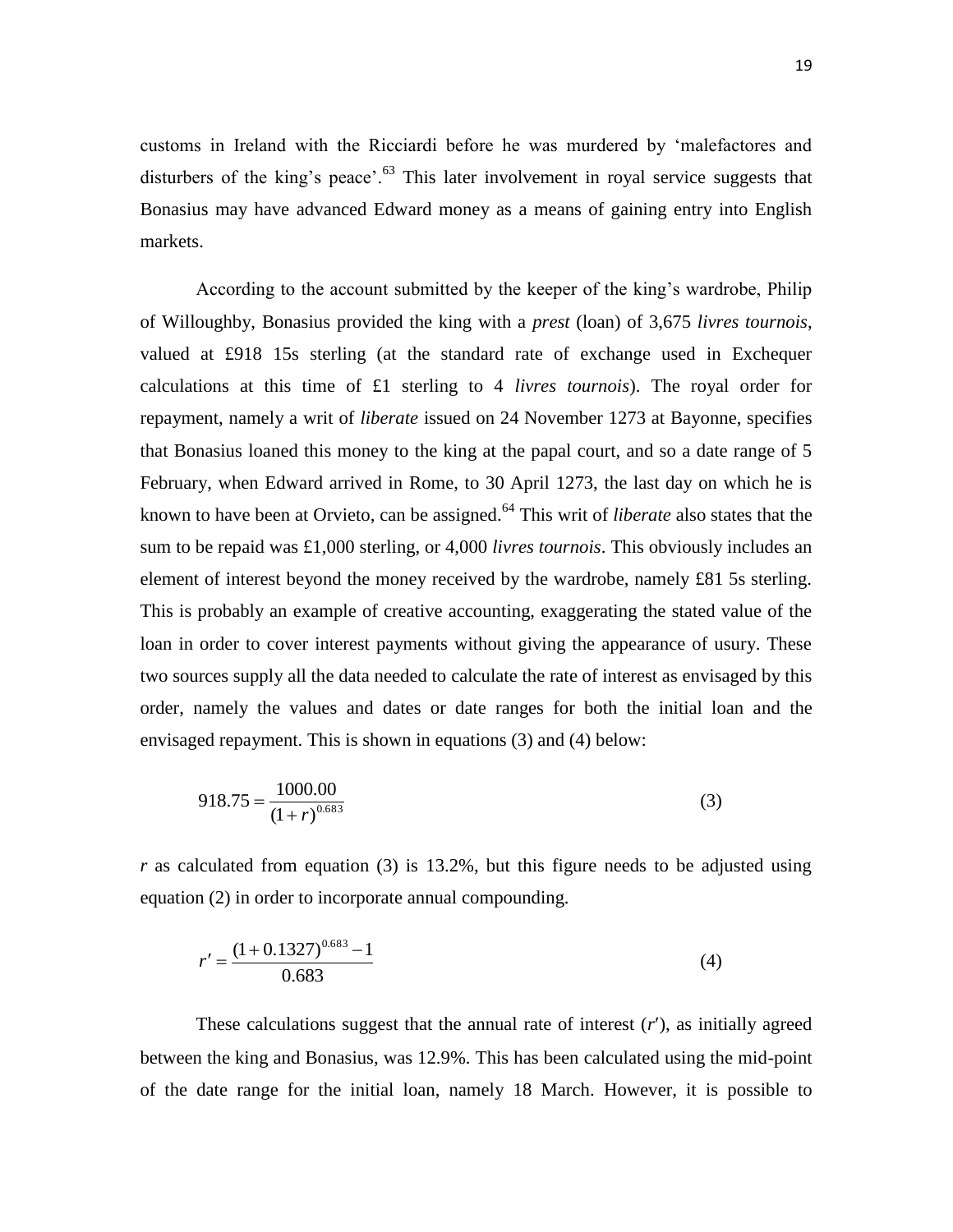compensate for the uncertainty about the precise date on which this loan was advanced using sensitivity testing. This works by factoring into the above equation the minimum and maximum possible date ranges for the length of the loan. This provides a spread of between 11.0%, if it is assumed that the loan was taken out at the earliest possible date, namely 5 February, and 15.6%, assuming that the loan was taken out at the last possible date, namely 30 April.

However, this writ of *liberate* was not honoured immediately. In fact, it was not cleared for more than two years. Fortunately, the series of payments made to Bonasius can be tracked through the records of the Exchequer. The first recorded repayment was made in Michaelmas term 1273-4, when Bonasius received 500 marks in part payment of a writ for £1,000 (i.e. the writ of *liberate* issued on 24 November 1273).<sup>65</sup> The next year he received a further payment, from John de Lovetot and Geoffrey de Newbold, royal keepers of the vacant bishopric of Durham. Interestingly, there is some ambiguity about this payment. The issue roll records the sum paid by the keepers as 500m, but the allowance for this payment given to Lovetot and Newbold, as well as the accounts they submitted for their custody of the bishopric, state that they paid £453 13s 4d (680 marks) to Bonasius.<sup>66</sup> Although Bonasius seems to have received the larger sum, it was necessary to use these two different figures in order to balance the two sets of accounts. It therefore provides another example of 'creative accounting'. The outstanding 500m (according to the Exchequer calculations) was paid before Saturday the eve of Pentecost in the Easter term of the fourth year of Edward's reign (23 May 1276), when the debt was finally cleared.<sup>67</sup> In addition, Bonasius received two gifts, the first of 50m (£33 6s 8d), authorised by a writ of 15 October 1274, and the second of 100m (£66 13s 4d), authorised by a writ of 7 January 1275.<sup>68</sup> These repayments are shown in table 1 below.

#### **INSERT TABLE 1**

In total, therefore, Bonasius received £1220 on an initial loan of £918 15s. Expressing the total value of the repayments received by Bonasius as a fraction of the initial loan amount, in the same way as in the examples from Fryde discussed above, yields a total interest charge of 32.82%. Since the loan was outstanding for around three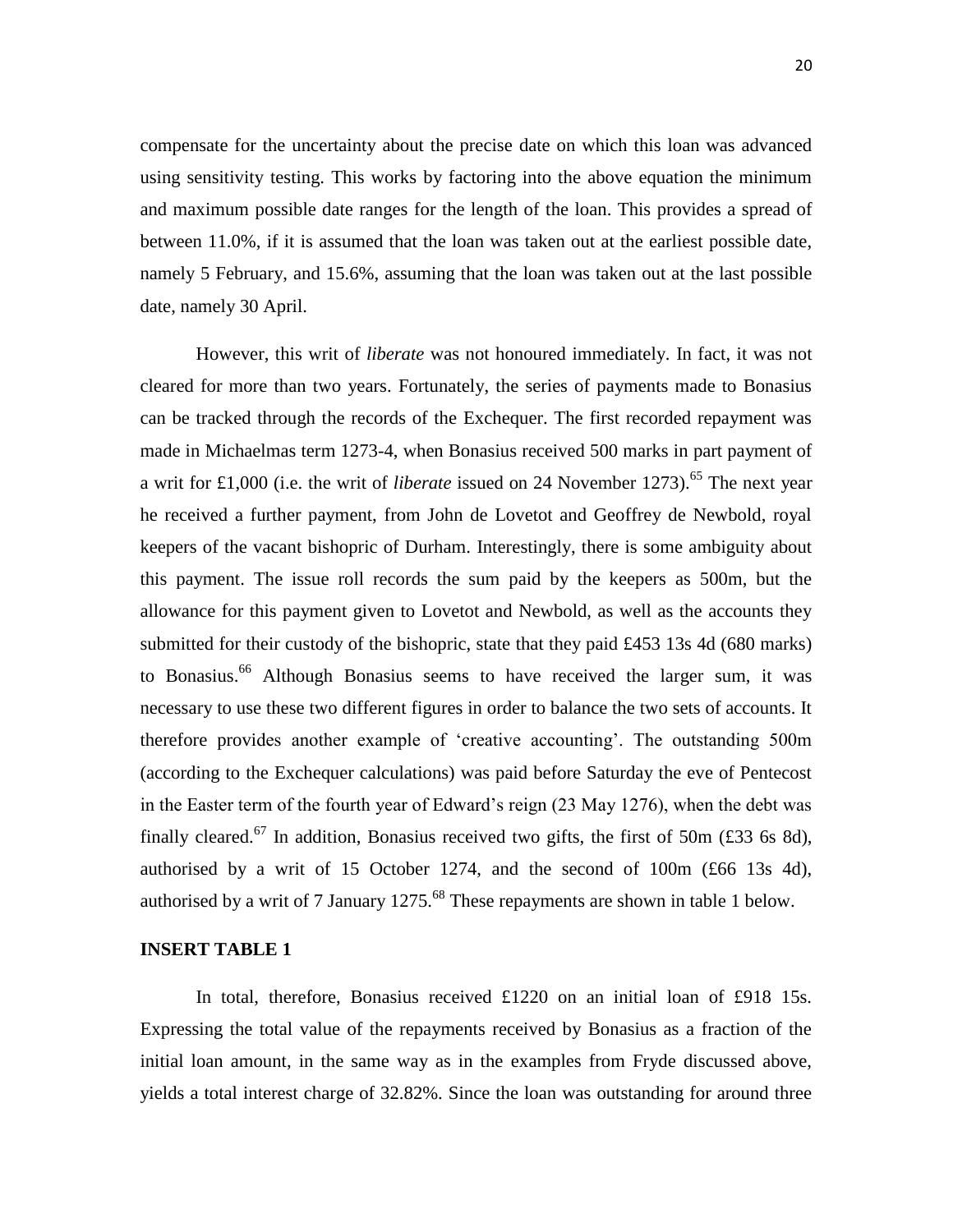years, however, this figure greatly overstates the annualised rate of interest. This data can be used with equation (1) introduced above to calculate an exact interest rate, taking into account the time value of money:

$$
918.75 = \frac{333.33}{(1+r)^{0.70}} + \frac{33.33}{(1+r)^{1.58}} + \frac{66.67}{(1+r)^{1.80}} + \frac{453.67}{(1+r)^{2.78}} + \frac{333.33}{(1+r)^{3.12}}
$$
(5)

Solving equation (5) yields an annualised interest rate of 14.1%. This figure correctly takes into account the fact that each payment was made on a different date and the effect of compounding. As seen above, there is a degree of uncertainty regarding the precise dates on which the loan was taken out and on which repayments were made, but repeating the sensitivity testing described above reveals a range of 12.6% to 15.2% *per annum*. The final interest rate as actually paid is thus reasonably close to the interest rate envisaged in the original writ of 24 November 1273. This suggests that the exchequer clerks and Bonasius had some idea both of an acceptable level of interest and, more interestingly, how to work out the additional payments needed to maintain this rate of interest as the length of time over which the loan was outstanding increased.

#### IV

This article has highlighted some of the misunderstandings that have resulted from imprecise use of terms by historians, most notably the failure to distinguish clearly between annualised rates and total interest charges. The first point to stress therefore is the importance of using correct and standardised terminology when discussing medieval interest rates. A precise definition of interest has also been suggested, as the extra amount paid above the principal of a loan, expressed as a percentage of the principal and over a period of time, in this case on an annual basis. Finally, this article has described an accurate and consistent method for identifying and extracting relevant data from historical sources and provided an equation to calculate a compounded rate of interest. This method holds good even for complicated transactions in which money was loaned and repaid at various and irregular points over a period of time. Hopefully this will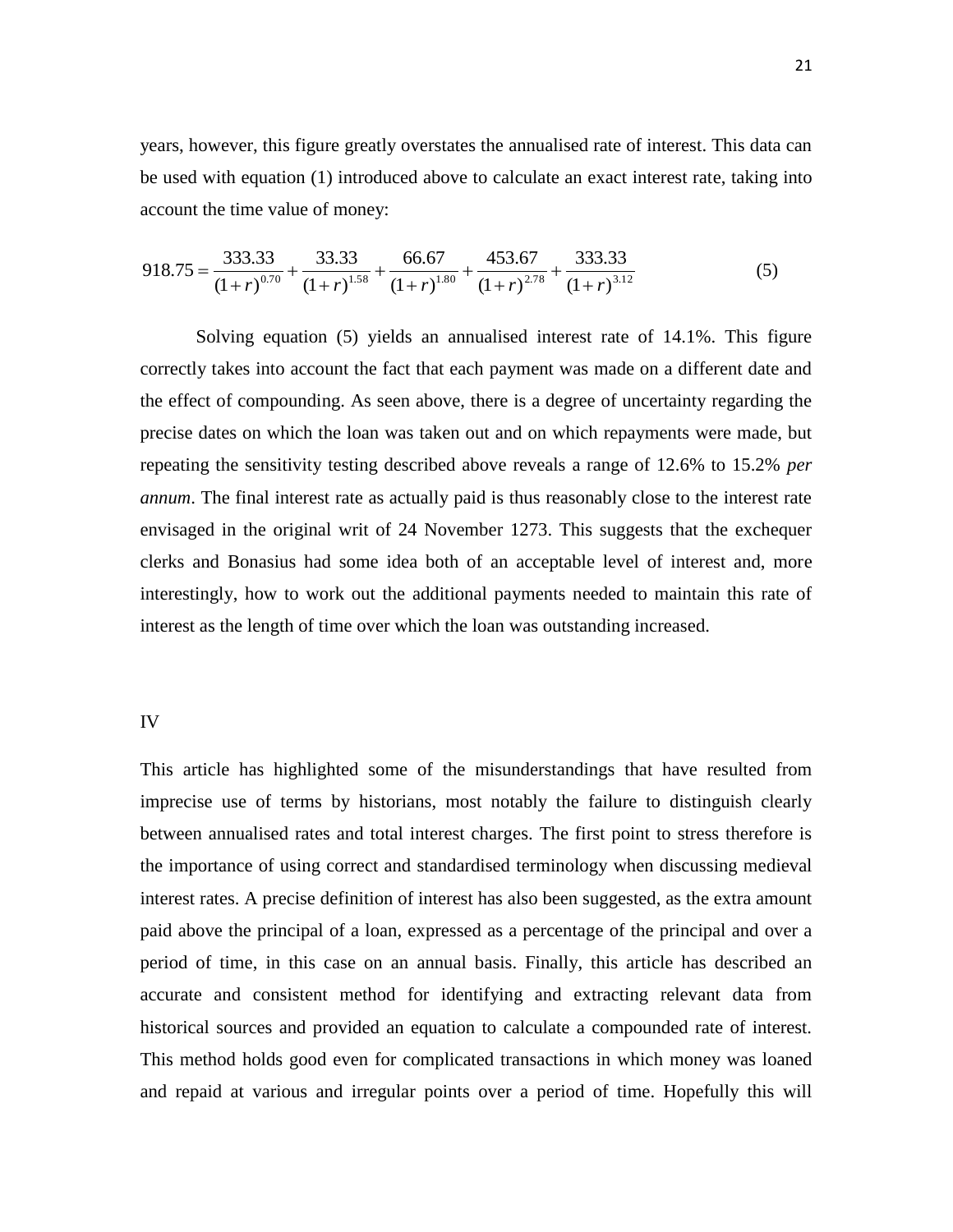22

provide a firmer foundation for subsequent discussions of medieval interest rates and also facilitate comparisons with the rates of interest charged in other periods.

Interest rates can also provide an insight into contemporary perceptions. In modern economics, money lenders are likely to demand higher interest payments from borrowers who are regarded as possessing greater credit risk (i.e., a higher probability of non-payment of interest or principal). In modern times, sovereigns are usually thought to be of lower risk than either individual or corporate borrowers; the debt of the world's largest and most stable economies, such as that of the US, is often thought to be virtually risk-free, so that short term US interest rates are often taken as a proxy for the risk-free rate of interest that is required as an input to numerous financial formulae. This was not necessarily the case in the medieval period. A creditor could pursue a private debtor through the royal courts, but had no legal remedy against the monarch themselves. Given this, it has been argued that an indebted ruler may have been tempted to default on his debts. The possibility of sovereign default may have driven up the cost of government borrowing, especially at times of crisis. Modern economists have sought to explain these variations in the willingness of financiers to lend to governments and in the interest rates charged by establishing a reputational model of sovereign borrowing.

The rates of interest charged to the English kings between 1272 and 1340 can therefore serve as an indication of the 'credit rating' of the English government during this period. From the examples above, the rates of interest charged could vary dramatically, from around 15% to nearly 150% *per annum*. This does not mean that the rates charged were random or irrational, but rather that they have to be interpreted within the context of the changing circumstances of the king and the merchants. During peaceful times with no extraordinary demands on royal revenues, the king could benefit from low rates of interest. In particular, the English kings entered into long-term relationships with certain merchant societies, namely the Ricciardi of Lucca up to 1294, the Frescobaldi of Florence c.1299 to 1311 and the Bardi, also of Florence, until c.1340, as part of which royal debts were secured against income from export customs. During such periods, interest could be charged at around 15% *per annum*, although, in addition to this, these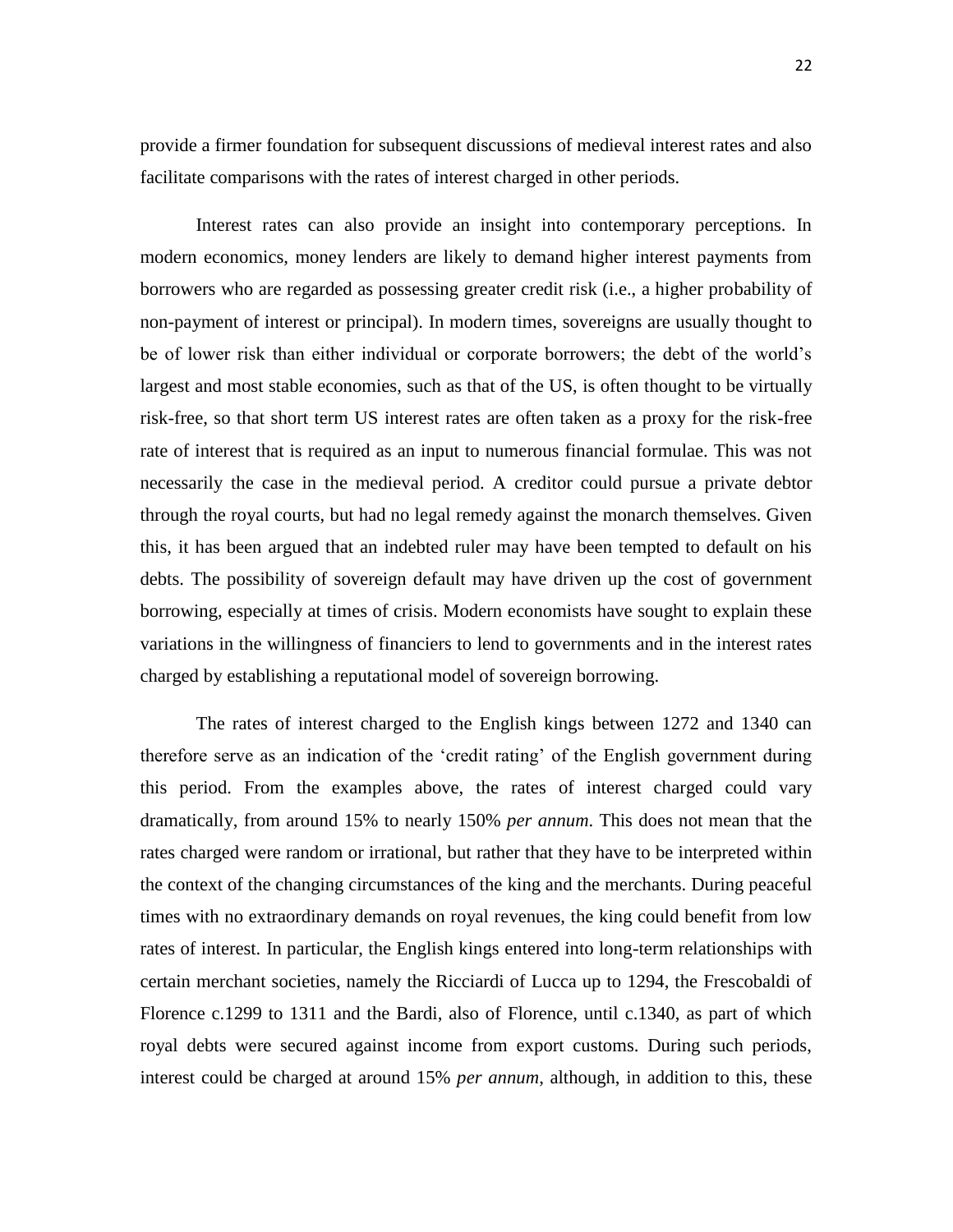societies could leverage royal favour to advance their private business affairs in England. In good times, the interest charged on royal debts was only slightly higher than less risky investments in perpetual rents and assets, suggesting that the English crown was considered to be a credible borrower. Moreover, it seems as though the ordinary borrowing of the English kings did not place an intolerable strain on the royal finances. By contrast, when such established relationships failed during periods of war and financial pressure, then the kings had to seek short-term loans from individuals or associations with whom the English crown did not enjoy a continuing relationship and who did not have extensive interests in England. In addition to dramatically higher rates of interest, such lenders also demanded pledges such as the crown jewels or hostages, including prominent nobles and members of the royal family.<sup>69</sup> Even so, and although the myth that the English kings were serial breakers of Italian banks lingers on, the most detailed recent studies have shown that the English kings did not default on their sovereign debts. $70$ 

This article has concentrated on examples drawn from loans to the English crown by international merchants but the method of calculating interest rates itself can be applied to other areas, such as the extension of credit within the manor. Hopefully, the adoption of a standardised method and terminology for discussing interest rates will facilitate comparisons between the rates of interest charged to different people and in different periods. Of course, in the medieval world, unlike in modern economies, there was no standard or base rate of interest. The substantial fluctuation in the rates of interest charged, depending on the particular circumstances of the borrower and the lender as well as the nature and amount of the loan, must also be taken into account when interpreting the significance of the rates charged and when constructing and utilising indices of longterm interest rates. That said, if used with care, the evidence of interest rates can contribute to a better understanding of the medieval economy, although we should not overstate the case, particularly in comparison to the modern world.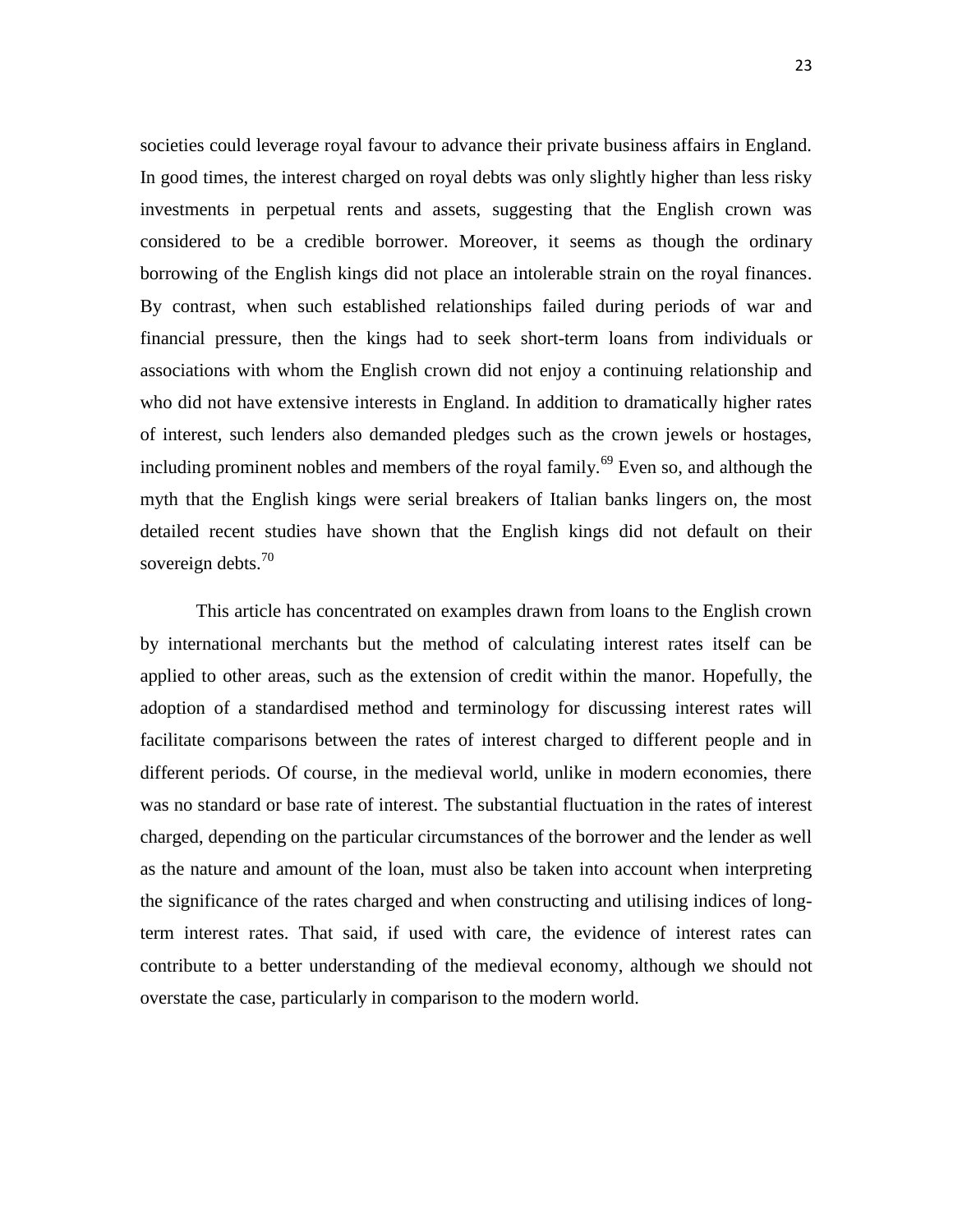|                 | Date Range              | from<br>Payment      | from<br>Payment             |
|-----------------|-------------------------|----------------------|-----------------------------|
|                 |                         | Bonasius to Edward I | Edward<br>$\mathbf I$<br>to |
|                 |                         |                      | <b>Bonasius</b>             |
|                 |                         |                      |                             |
| Initial loan    | 5/2/1273 to 30/4/1273   | £918 15s             |                             |
| First repayment | 24/11/1273 to 30/3/1274 |                      | £333 13s 4d                 |
| First gift      | 15/10/1274              |                      | £33 6s 8d                   |
| Second          | 28/12/1274              |                      | £453 13s 4d                 |
| repayment       |                         |                      |                             |
| Second gift     | 7/1/1275                |                      | £66 13s 4d                  |
| Final repayment | 5/4/1276 to 23/5/1276   |                      | £333 13s 4d                 |
| <b>TOTALS</b>   |                         | £918 15s             | £1220                       |

**Table 1: The repayment of Bonasius Bonante's loan to Edward I**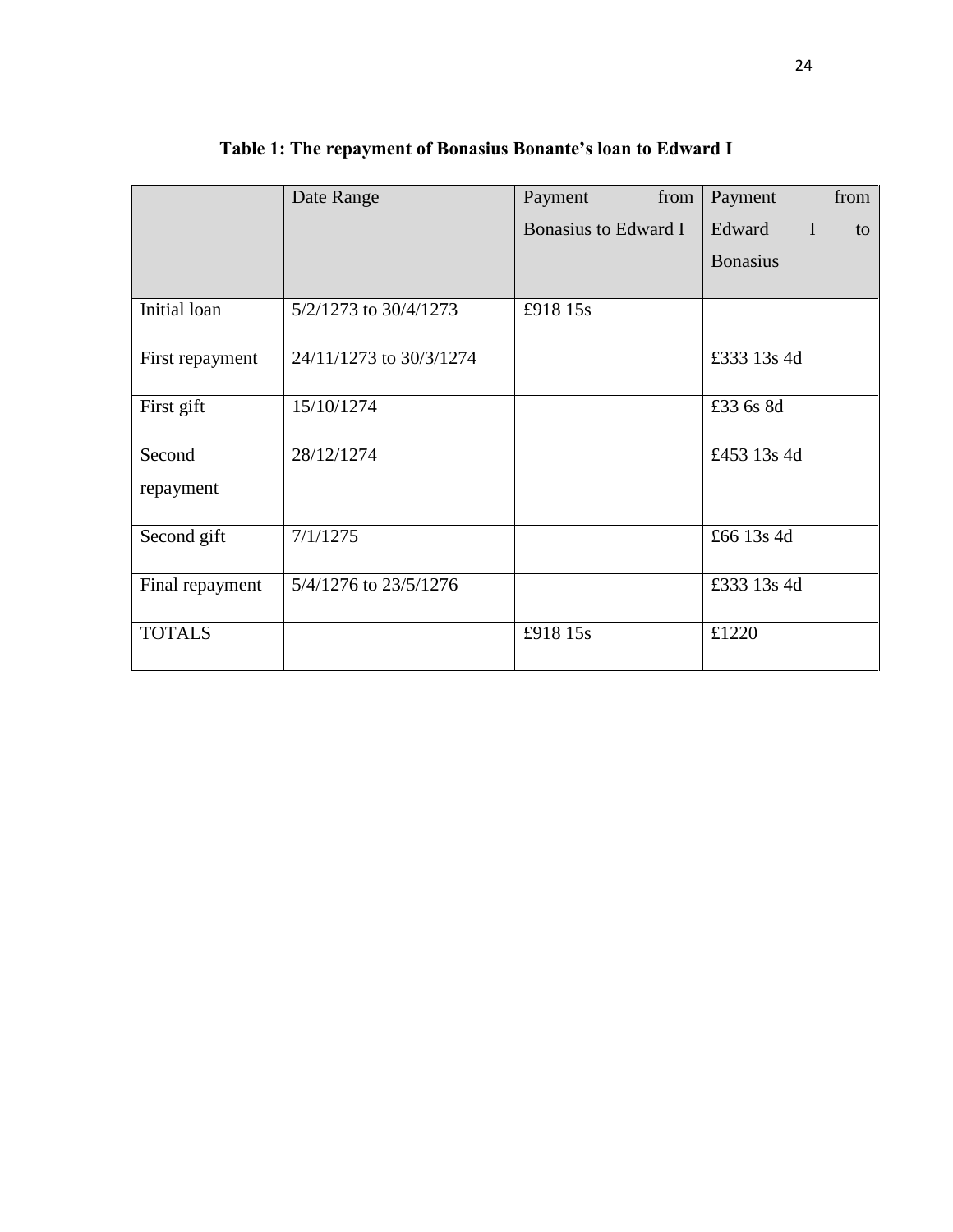$\overline{\phantom{a}}$ 

3 S. R. Epstein, *Freedom and Growth: the Rise of States and Markets in Europe, 1300-1750*  (2000) [hereafter Epstein, *Freedom and Growth*]; D. Stasavage, 'Cities, Constitutions, and Sovereign Borrowing in Europe, 1274–1785', *International Organization*, lxi (2007), 489–525. <sup>4</sup> In the nineteenth century, Bruno Hildebrand and his followers saw the middle ages as a distinct epoch distinguished from modern economy by the absence of credit. For a debunking of this theory, see M. M. Postan, 'Credit in Medieval Trade', *Economic History Review*, i (1928), 234-8. However, echoes of these older views can still be found in more popular or non-specialist works, for example in P. L. Bernstein, *Against the Gods: the Remarkable History of Risk* (New York, 1996), pp.19-36.

 $<sup>5</sup>$  The best introductions to the theological and intellectual underpinnings of usury are J. T.</sup> Noonan, *The Scholastic Analysis of Usury* (Cambridge, MA, 1957) [hereafter Noonan, *Scholastic Analysis of Usury*]; J. Gilchrist, *The Church and Economic Activity in the Middle Ages* (1969), pp. 62-76; J. Le Goff**,** *Your Money or Your Life: Economy and Religion in the Middle Ages* (New York, 1988); and O. Langholm, *Economics in the Medieval Schools: Wealth, Exchange, Value, Money and Usury according to the Paris Theological Tradition 1200-1350* (Leiden, 1992). The practical implementation of these precepts is discussed in R. H. Helmholz, 'Usury and the Medieval Church Courts', *Speculum*, lxi (1986), 364-80; E. S. Tan, 'An Empty Shell? Rethinking the Usury Laws in Medieval Europe', *Journal of Legal History*, xxiii (2002), 177-96; and G. Seabourne, *Royal Regulation of Loans and Sales in Medieval England* (Woodbridge, 2003), pp. 25-69.

<sup>6</sup> For financial innovation, see the examples of forward contracts in wool (A. R. Bell, C. Brooks and P. Dryburgh, *The English wool market, c.1230-1327* (Cambridge, 2007) [hereafter Bell, Brooks and Dryburgh, *English Wool Market*], pp. 25-6) and monastic annuities (A. R. Bell and C. Sutcliffe, 'Valuing Medieval Annuities: Were Corrodies Underpriced?', ICMA Centre Discussion Papers in Finance 2007, DP2007-15, available at SSRN: [http://ssrn.com/abstract=1030857\)](http://ssrn.com/abstract=1030857). For the engagement of peasants and lords with the market, see G. Richardson, 'What Protected Peasants Best? Markets, Risk, Efficiency and Medieval English Agriculture', *Research in Economic History*, xxi (2003), 299–356; and D. Stone, *Decision-Making in Medieval Agriculture* (Oxford, 2005). There is an extensive and expanding literature focusing on credit relations at the village level, examined most recently in C. D. Briggs, *Credit and Village Society in Fourteenth-Century England* (Oxford, 2009), pp.1-12. However, partly because of the nature of the source material, this has tended to concentrate on questions about the availability of credit and the identities of creditors and debtors rather than on calculating the precise rates at which interest was charged (ibid., pp.74-9).

<sup>7</sup> S. Homer and R. Sylla, *A History of Interest Rates* ( $4<sup>th</sup>$  ed., Hoboken, NJ, 2005) [hereafter Homer and Sylla, *History of Interest Rates*], pp. 87-111.

<sup>8</sup> Homer and Sylla, *History of Interest Rates*, pp. 5-6.

<sup>&</sup>lt;sup>1</sup> The classic article on the determinants of sovereign credit ratings and the determinants of sovereign bond yields for modern economies is R. Cantor and F. Packer, 'Determinants and Impacts of Sovereign Credit Ratings', *Journal of Fixed Income*, vi (1996), 76-91. For a recent historical analysis, see also the tripartite classification of governments into stalwarts, fair-weather borrowers and 'lemons' in M. Tomz, *Reputation and International Cooperation: Sovereign Debt Across Three Centuries* (Princeton, 2007).

 $2$  D. C. North and B. R. Weingast, 'Constitutions and Commitment: The Evolution of Institutions Governing Public Choice in Seventeenth-Century England', *Journal of Economic History*, xlix (1989), 803-832.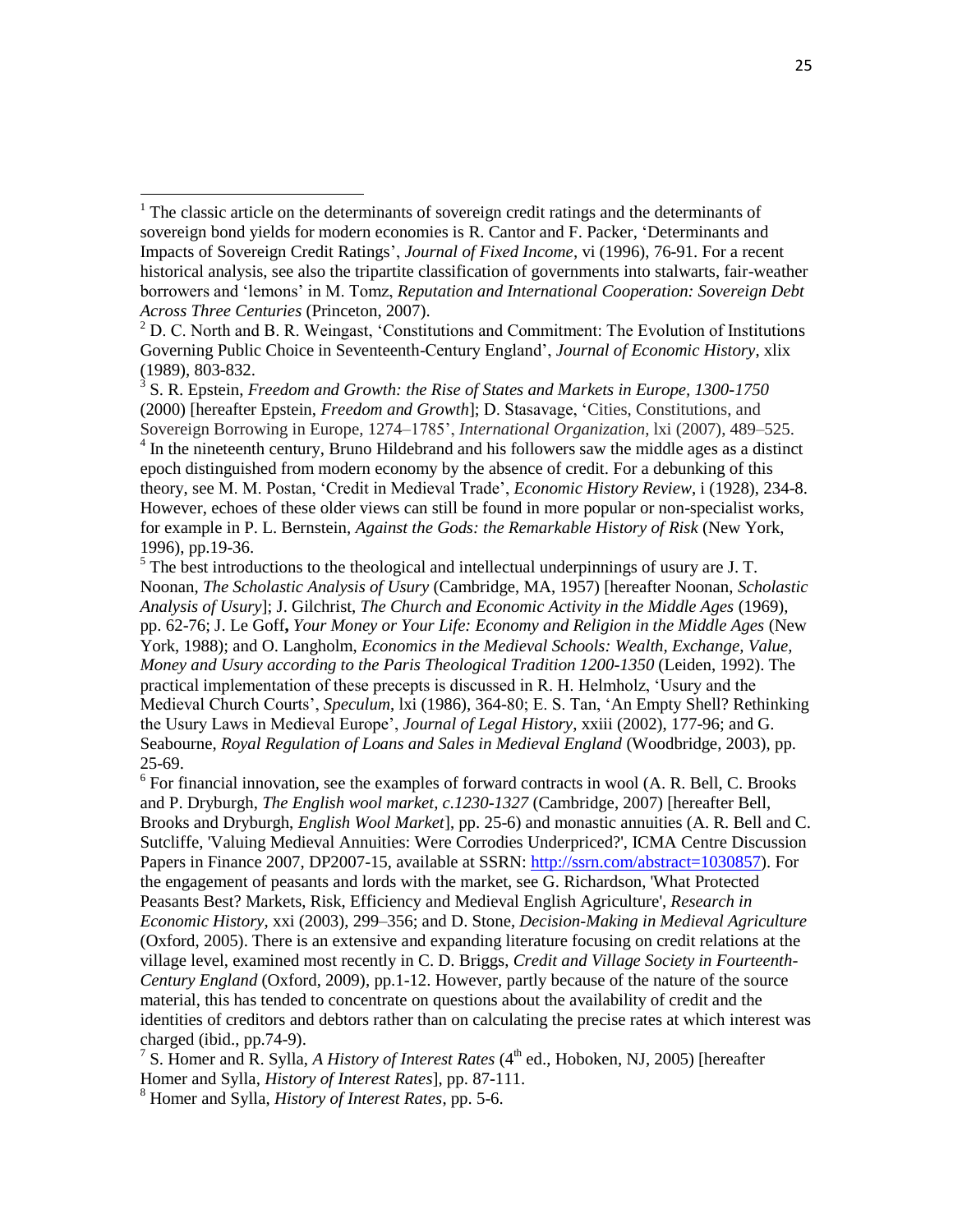<sup>9</sup> D. Wood, *Medieval Economic Thought* (Cambridge, 2002) [hereafter Wood, *Medieval Economic Thought*], pp. 185. In part, this may reflect selection bias. Homer himself warned that 'Princely loans, as recorded by historians, tended to very high interest rates, perhaps in part because high rates are selected for mention', see Homer and Sylla, *History of Interest Rates*, p. 97.

<sup>10</sup> Epstein, *Freedom and Growth*, Table 2.1: Nominal interest rates on public debt in Europe, c.1270-1750, pp. 20-23.

 $<sup>11</sup>$  E. B. Fryde and M. M. Fryde, 'Public Credit, with Special Reference to North-Western Europe'</sup> [hereafter Fryde and Fryde, 'Public Credit'], in *Cambridge Economic History of Europe, III: Economic Organisation and Policies in the Middle Ages*, ed. M. M. Postan (Cambridge, 1963), pp. 436, 483, 488, 512, 532, 538, 551.

<sup>12</sup> J. A. Schumpeter, *Business Cycles: a Theoretical, Historical, and Statistical Analysis of the Capitalist Process* (2 vols., New York, 1939), ii. 615. Homer and Sylla, *History of Interest Rates*, erroneously cites page 617.

 $13$  McCloskey and Nash calculated an interest rate of over 20% based on grain prices, see D. N. McClosky and J. Nash, 'Corn at Interest: the Extent and Cost of Grain Storage in Medieval England', *American Economic Review*, lxxiv (1984), 182-6. However, these figures have been challenged by Brunt and Cannon, who argue that McCloskey and Nash's calculations are flawed and that the rate of interest implicit in grain prices should be reduced to 12%, see L. Brunt and E. Cannon, 'A Grain of Truth in Medieval Interest Rates? Re-examining the McCloskey-Nash Hypothesis', Working paper, University of Bristol, 14. Accessed on 5 December 2008 online at: [http://www.efm.bris.ac.uk/ecesc/Articles/mn.pdf.](http://www.efm.bris.ac.uk/ecesc/Articles/mn.pdf) Gregory Clark has studied the cost of capital implicit in prices paid for perpetual rents and has suggested a figure of around 10% for the thirteenth and first half of the fourteenth centuries, see G. Clark, 'The Cost of Capital and Medieval Economic Technique', *Explorations in Economic History*, xxv (1988) [hereafter Clark, 'Cost of capital'], 269-76. A recent study has looked at the rates of interest implicit in forward contracts for wool entered into by English monasteries with Italian merchants and found median interest rates of 18-22% (Bell, Brooks and Dryburgh, *English Wool Market*], pp. 138-143).

<sup>14</sup> M. Prestwich, *Edward I* (1988) [hereafter Prestwich, *Edward I*], pp. 99-100. However, Kaeuper gives a more accurate description of the 'Ricciardi system' according to which the Ricciardi managed certain sources of royal income for the king, most notably the wool custom, and in return would disburse money by royal order, which could come from sums they had already collected or could anticipate the collection of such monies (R. W. Kaeuper, *Bankers to the Crown: the Riccardi of Lucca and Edward I* (Princeton, NJ, 1973) [hereafter Kaeuper, *Bankers to the crown*], pp. 79-83).

<sup>15</sup> Prestwich, *Edward I*, pp. 239-41.

 $\overline{a}$ 

<sup>16</sup> Kaeuper, *Bankers to the Crown*, pp. 118-9.

<sup>17</sup> Kaeuper, *Bankers to the Crown*, pp. 120-1.

<sup>18</sup> Epstein, *Freedom and Growth*, p. 23.

 $19 \text{ In the second example, on } 28^{\text{th}}$  April 1279, representatives of four Florentine merchant societies paid £2,200 to the Ricciardi, which the king was to repay in London at Michaelmas ( $29<sup>th</sup>$ September) (*Calendar of Patent Rolls 1272-1281* (1901), p. 311). This debt was not repaid in full on time, and there is a later order, issued on  $5<sup>th</sup>$  November 1280 to the keepers of the exchange of London, to pay £1,250 sterling to the same representatives in order to clear a debt of £2,500 (ibid., p. 401). It is possible to confirm that these two orders refer to the same transaction because the latter order states that this money was received on 28 April 1279. So, in total the king repaid £2,500 on an initial loan of £2,200. Although the loan was outstanding for 18 months, half of the debt had been repaid at an unknown earlier time. Making the assumption that this earlier repayment was made at Michaelmas 1279 and using the equation set out below, produces an interest rate of 14.4%.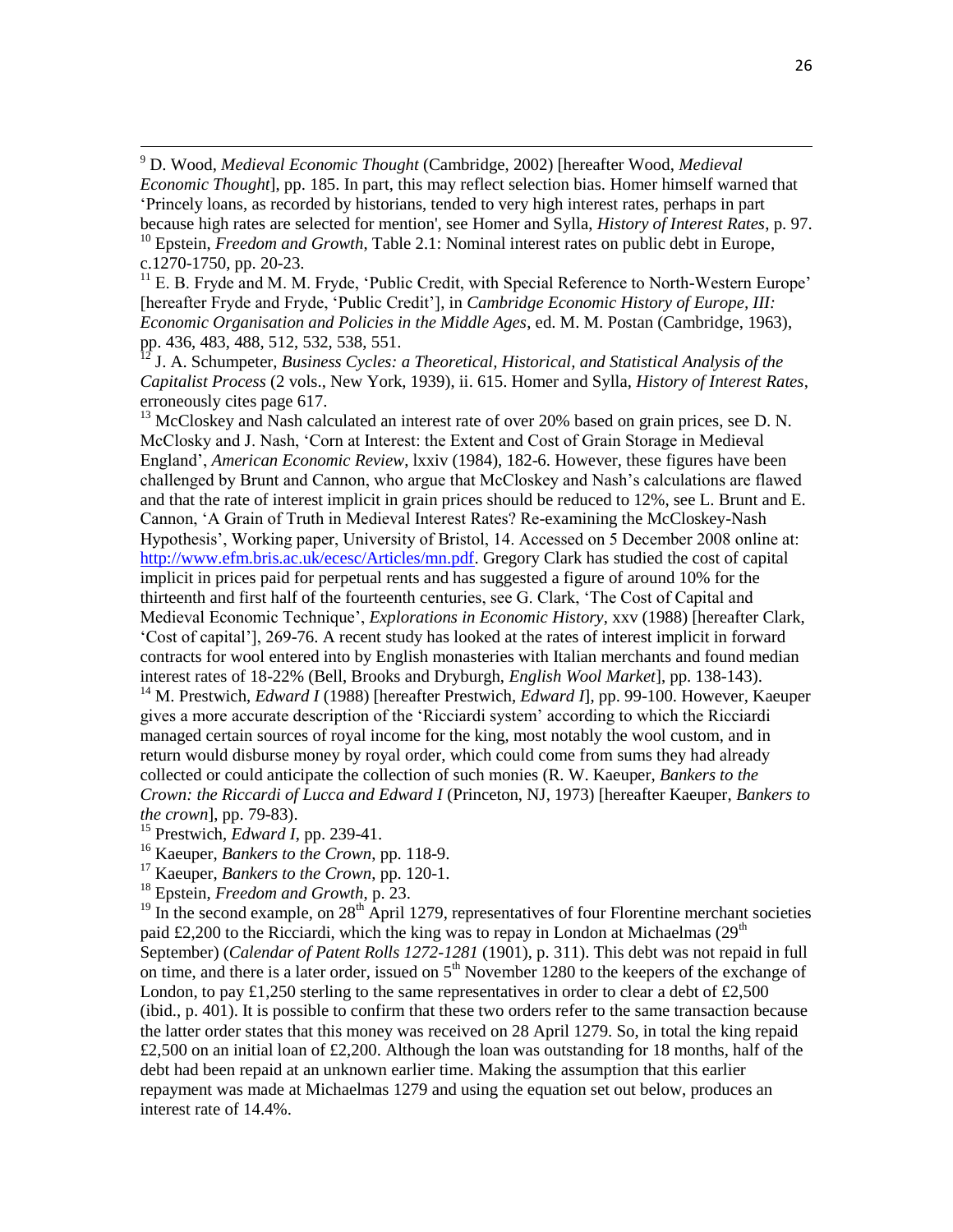<sup>20</sup> For Siena, see W. M. Bowsky, *The Finance of the Commune of Siena, 1287-1355* (Oxford, 1970), pp. 203, 340-1. For the cost of capital, see the works cited above in note 13.

Compagnia Ricciardi alla Fine del Secolo XIII: un Caso Esemplare', *Archivio Storico Italiano*, dxcii (2002), 221-68. For a recent summary of the events of 1294, including comparisons to the 'Credit Crunch' of 2007/8, see A. R. Bell, C. Brooks and T. K. Moore, 'Credit Crunch in the

Middle Ages', *The Historian: the Magazine of the Historical Association*, c (Winter 2008), 6-13.  $23$  E. B. Fryde, 'Financial Resources of Edward I in the Netherlands, 1294-8: Main Problems and some Comparisons with Edward III in 1337-40'. *Revue Belge de Philologie et d'Histoire*, xl (1962) [hereafter Fryde, 'Financial Resources of Edward I'], 1174-8.

<sup>24</sup> Documents Illustrating the Crisis of 1297-98 in England, ed. M. Prestwich, (London, 1980) [hereafter *Crisis of 1297-98*], p. 35.

<sup>25</sup> *Crisis of 1297-98*, pp. 194-7.

 $\overline{a}$ 

<sup>26</sup> *Crisis of 1297-98*, p. 197 n.1.

<sup>27</sup> E. B. Fryde, 'Loans to the English Crown 1328-31', *English Historical Review*, lxx (1955) [hereafter Fryde, 'Loans to the English Crown'], 198-211.

 $28$  For the first surviving view of account, dating from April 1331, see The National Archives (TNA) E 101/127/27; for a list of loans advanced by the Bardi drawn up in July 1331, see TNA E 101/127/12; and for the final account *circa* October 1331, see TNA E 101/127/26.

 $29$  Fryde, 'Loans to the English Crown', 209-11.

<sup>30</sup> Kaeuper, *Bankers to the Crown*, pp. 118-19; Wood, *Medieval Economic Thought*, p. 187.

<sup>31</sup> Epstein, *Freedom and Growth*, p. 23. In fact, Epstein and Wood do not take this figure from the more detailed discussion in Fryde's article cited above, but from the chapter in the *Cambridge Economic History of Europe*, co-written by Fryde, and in which Fryde quotes his own figure without direct attribution of the original article (Fryde and Fryde, 'Public Credit', 456).

<sup>32</sup> E. B. Fryde, 'Financial Resources of Edward III in the Netherlands, 1338-40', *Revue Belge de Philologie et d'Histoire*, xlv (1967) [hereafter Fryde, 'Financial Resources of Edward III'], 1155. <sup>33</sup> This is based on the data given by Fryde in Table B, no.10a (Fryde, 'Financial Resources of Edward III', 1203).

 $34$  Fryde, 'Financial Resources of Edward III', 1189.

<sup>35</sup> This is based on the data given by Fryde in Table B, no.11 (Fryde, 'Financial Resources of Edward III', 1204).

<sup>36</sup> For the latest economic writing on the theory of interest rates, see A. J. G. Cairns, *Interest Rate Models: an Introduction* (Princeton, NJ, 2004).

<sup>37</sup> Gratian, *Decretum*, *pars secundi*, *causa* 14 *questio* 3 *capitulo* 4, in *Corpus Iuris Canonici*, ed. A. L. Richter and A. Friedberg (2 vols., Leipzig), i. 735.

<sup>38</sup> For an example of the effective compounding of debt, see M. Mate, 'The Indebtedness of Canterbury Cathedral Priory 1215-95', *Ec. HR*, New Series, xxvi (1973), 188. In 1260 the monks owed a society of Siennese merchants 435 marks, but rolled this debt over, signing a new agreement recognising that they owed 500 marks to be paid in one year's time. In 1261 they were still unable to repay this debt, and consequently entered into a new contract, recognising that they owed 575 marks (an effective rate of 15% compounded *per annum*). At the same time, the monks also extended a loan from Florentine merchants at an equivalent compounded rate of 14% *per annum*. In addition to this implicit understanding of compounding, Goetzmann suggests that Fibonacci (1170-1240) in his *Liber Abaci* gave worked examples showing the difference between annual and quarterly compound interest and provided a methodology to calculate net present values (W. M. Goetzmann, 'Fibonacci and the Financial Revolution', *The Origins of Value: The* 

<sup>21</sup> M. Morris, *A Great and Terrible King: Edward I and the Forging of Britain* (2008), pp. 123-4. <sup>22</sup> Kaeuper, *Bankers to the Crown*, pp. 209-27. See also I. del Punta, 'Il Fallimento della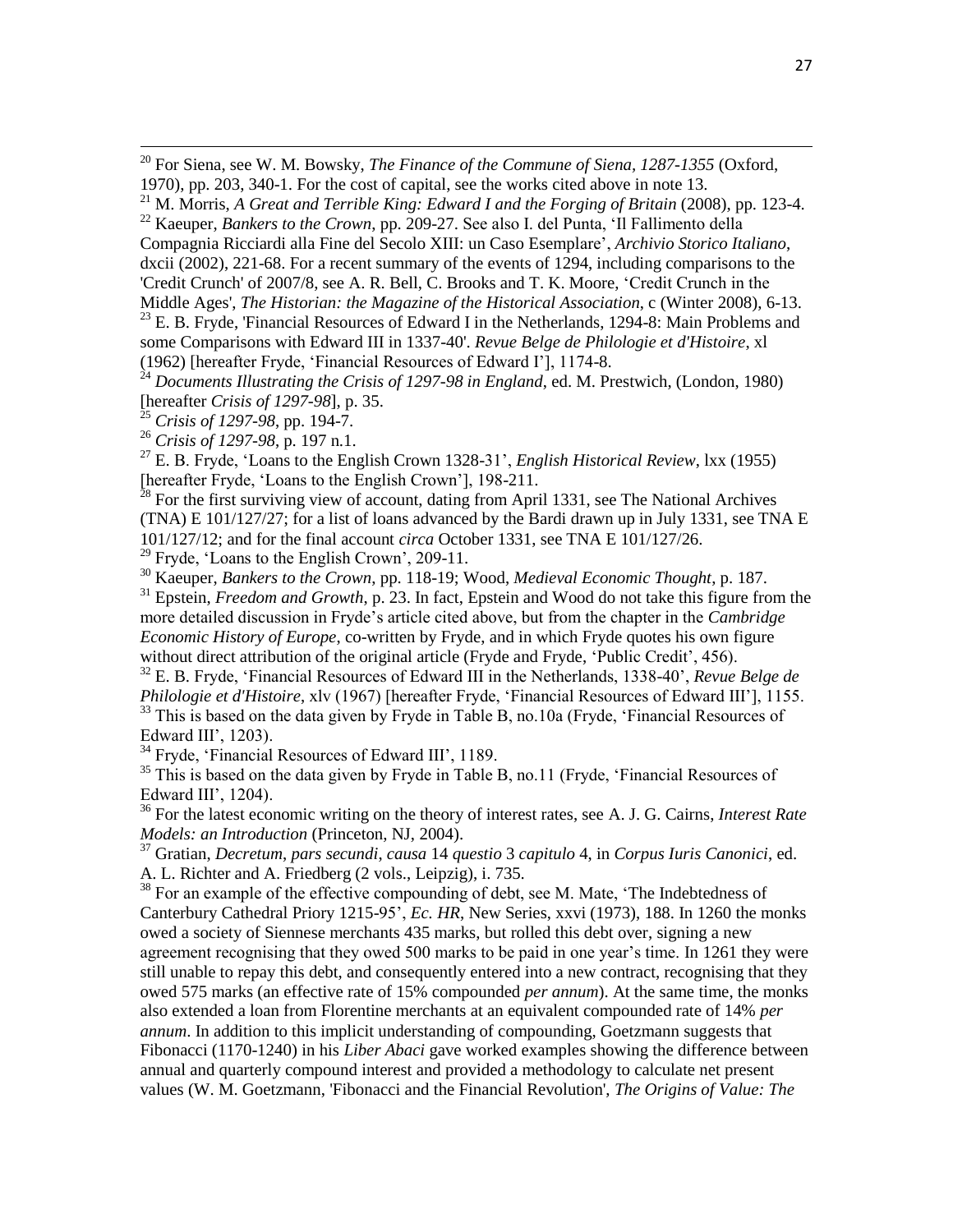*Financial Innovations that Created Modern Financial Markets*, ed. W.M. Goetzmann and K. Geert Rouwenhorst (Oxford, 2005), pp. 133, 135-6).

<sup>39</sup> This online historical interest rate calculator (developed with the technical assistance of Suo Chen and André Mansi) is available, with instructions on its use, at <http://www.icmacentre.ac.uk/medievalcredit>

<sup>40 a</sup> Interest, *n*.<sup>10a</sup>", *The Oxford English Dictionary* (2<sup>nd</sup> ed., Oxford, 1989). *OED Online*, Oxford University Press,  $4^{th}$  Dec. 2008<http://dictionary.oed.com/cgi/entry/50119008>

 $\overline{a}$ 

 $41$  For the most detailed discussion of such penalties in the English experience, see J. Biancalana, 'Contractual Penalties in the King's Court, 1260-1360', *Cambridge Law Journal*, lxiv (2005), 221-31.

<sup>42</sup> For example see *Calendar of Patent Rolls 1247-1258* (1908), pp. 562-3. This was also standard in loans made to private individuals or bodies, such as the prior of Lewes in 1273 (the initial loan agreement was recounted in a subsequent dispute in TNA JUST 1/914, m.3). Such arrangements attracted the ire of Matthew Paris (*Matthei Parisiensis monachi Sancti Albani Chronica Majora*, ed. H . R. Luard (7 vols., London, 1872-83) [hereafter Matthew Paris, *Chronica Majora*], iii. 328- 31).

 $43 \text{ In fact the calculation is more complicated than this and it is necessary to take into account the$ date on which the loan was due to be repaid and that on which it was finally cleared. For instance, if the loan was due to be repaid in six months, these penalty charges would only apply from the seventh month onwards. If this loan was repaid in full after one year, therefore, it would have incurred only three sets of penalty clauses (not six) and thus the actual rate of interest would be closer to 30% than to 60% *per annum*.

 $44$  Although in strict terms, the intentional nature of the theological definition of usury would also class such transactions as usurious. As Duns Scotus put it, if the lender would prefer late repayment with damages to prompt repayment without damages, then the contract must be usurious (Johannis Duns Scoti, *Opera Omnia* (26 vols., Paris, 1891-5), xviii. 293).

 $45$  For example, TNA SC  $1/47/120$  and SC  $8/47/2343$ . This is discussed by Fryde, 'Financial Resources of Edward I', 1175-6.

<sup>46</sup> P. Brand, 'Aspects of the law of debt, 1189-1307', in *Credit and Debt in Medieval England, c. 1180-1350*, ed. P. R. Schofield and N. J. Mayhew (Oxford, 2002), 33.

 $47$  For more examples of gifts, see E. B. Fryde, 'Materials for the Study of Edward III's Credit Operation, 1327-48 [parts I and II]', *Bulletin of the Institute of Historical Research*, xxii (1949) [hereafter Fryde, 'Credit Operation [parts I and II]'], 118-20.

<sup>48</sup> Noonan, *Scholastic Analysis of Usury*, pp. 104-5; Wood, *Medieval Economic Thought*, pp. 186- 7.

<sup>49</sup> Matthew Paris, *Chronica Majora*, v. 404-5. 'Grosseteste' goes on to note, reportedly still on his deathbed, that it is better to borrow from the Jews, who would charge interest by the week, than from the papal merchants. For Matthew's prejudices against the pope and foreigners, see R. Vaughan, *Matthew Paris* (Cambridge, 1958), pp. 140-3. Vaughan also notes that 'on several occasions he [Matthew] uses Grosseteste as a mouthpiece for airing his own prejudices, especially against the papacy' (ibid., p. 149).

<sup>50</sup> See Wood, *Medieval Economic Thought*, p. 187. However, it should be noted here that Wood seems to misunderstand the nature of the 'fictitious loans' encountered in the later medieval receipt rolls and studied by G. L. Harriss, 'Fictitious loans', *Ec. HR*, New Series, viii (1955), 187- 99.

 $51$  For more examples, see Fryde, 'Credit Operation [parts I and II]', 121-2.

 $52$  The best account of the relevant royal records in the fourteenth century can be found in Fryde, 'Credit Operation [parts I and II]', 105-38; and idem, 'Materials for the Study of Edward III's Credit Operation, 1327-48 [parts III, IV and V]', *BIHR*, xxiii (1950), 1-30. However, Fryde's